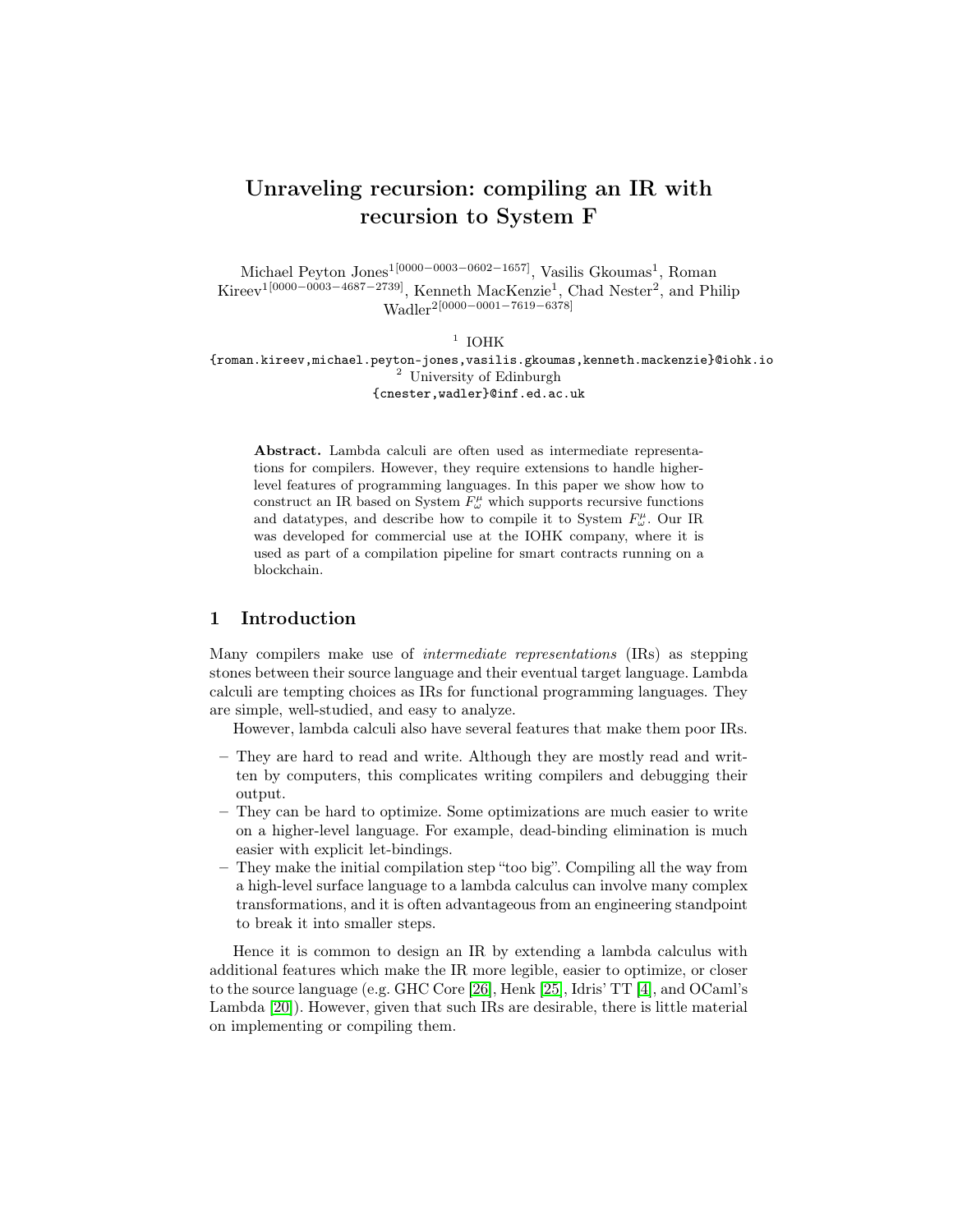In this paper we construct an IR suitable for a powerful functional programming language like Haskell. We take as our lambda calculus System  $F^{\mu}_{\omega}$ (System  $F_{\omega}$  with indexed fixpoints: see [\[27,](#page-29-3) Chapter 30], formalized recently in [\[8\]](#page-28-1)), which allows us to talk about higher-kinded recursive types, and extend it to an IR called FIR which adds the following features:

- Let-binding of non-recursive terms, types, and datatypes.
- Let-binding of recursive terms and datatypes.

This is a small, but common, subset of the higher-level features that functional programming languages usually have, so this provides a reusable IR for compiler writers targeting System  $F^{\mu}_{\omega}$ .

Moreover, all of the compilation passes that we provide are local in the sense that they do not access more than one level of the syntax tree, and they do not require any type information that is not present in type annotations. So while we provide typing rules for FIR, it is not necessary to perform type synthesis in order to compile it.

Encoding recursive terms has traditionally been done with fixpoint combinators. However, the textbook accounts typically do not cover mutual recursion, and where it is handled it is often assumed that the calculus is non-strict. We construct a generalized, polyvariadic fixpoint combinator that works in both strict and non-strict base calculi, which we use to compile recursive terms.

In order to compile datatypes, we need to encode them and their accompanying constructors and destructors using the limited set of types and terms we have available in our base calculus. The Church encoding ([\[27,](#page-29-3) Chapter 5.2, Chapter 23.4) is a well-known method of doing this in plain System  $F$ . With it, we can encode even recursive datatypes, so long as the recursion occurs only in positive positions.

However, some aspects of the Church encoding are not ideal, for example, it requires time proportional to the size of a list to extract its tail. We use a different encoding, the Scott encoding [\[1\]](#page-28-2), which can encode any recursive datatype, but requires adding a fixpoint operator to System  $F$  in order to handle arbitrary type-level recursion.

To handle mutually recursive datatypes we borrow some techniques from the generic programming community, in particular indexed fixpoints, and the use of type-level tags to combine a family of mutually recursive datatypes into a single recursive datatype. While this technique is well-known (see e.g. [\[32\]](#page-30-0)), the details of our approach are different, and we face some additional constraints because we are targeting System  $F^\mu_\omega$  rather than a full dependently-typed calculus.

We have used FIR as an IR in developing Plutus [\[16\]](#page-29-4), a platform for developing smart contracts targeting the Cardano blockchain. Users write programs in Haskell, which are compiled by a GHC compiler plugin into Plutus Core, a small functional programming language. Plutus Core is an extension of System  $F^{\mu}_{\omega}$ , so in order to easily compile Haskell's high-level language features we developed FIR as an IR above Plutus Core. We have used this compiler to write substantial programs in Haskell and compile them to Plutus Core, showing that the tech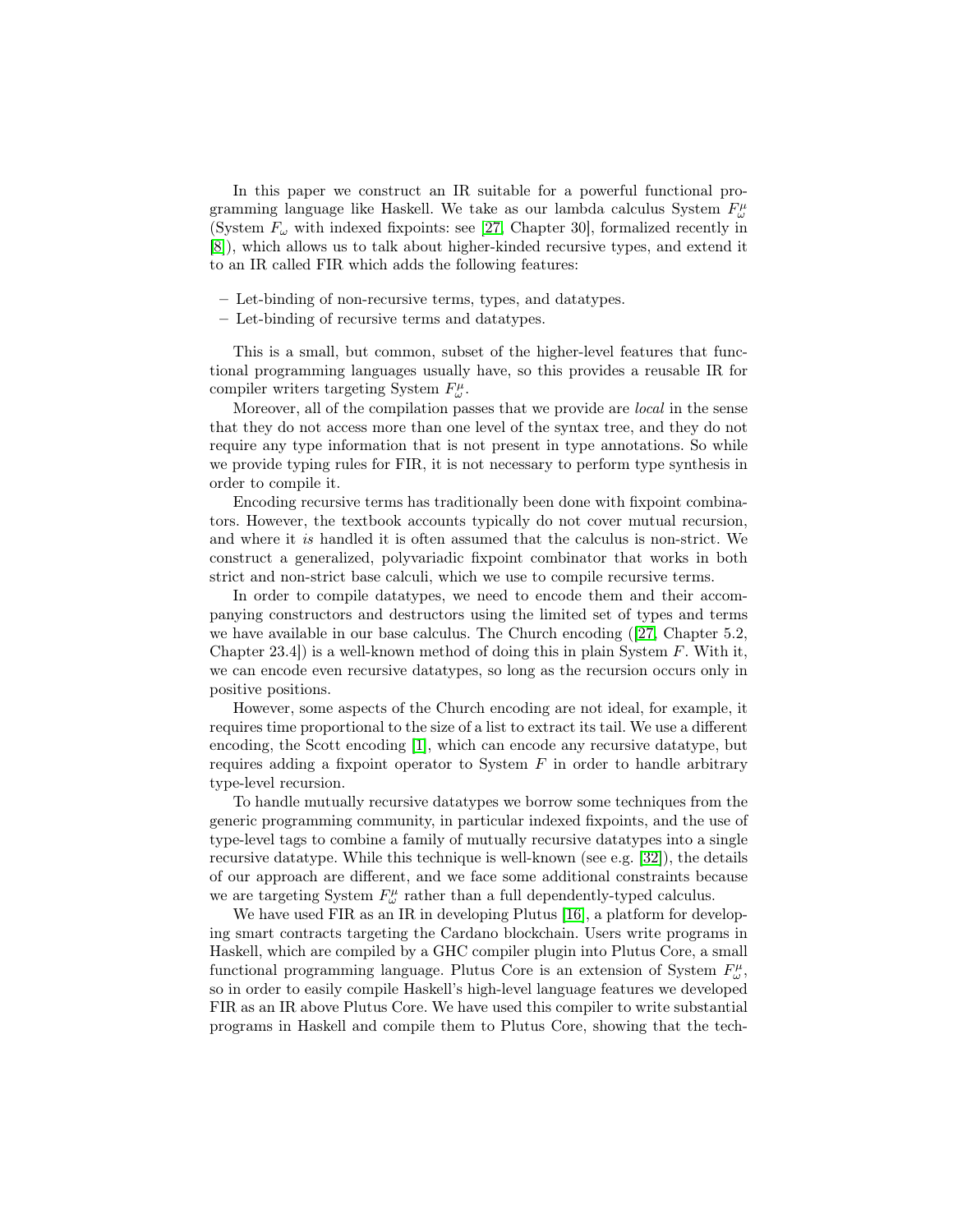niques in this paper are usable in practice. The compiler is available for public use at [\[17\]](#page-29-5).

Contributions. We make the following contributions.

- We give syntax and typing rules for FIR, a typed IR extending System  $F^{\mu}_{\omega}$ .
- We define a series of local compilation passes which collectively compile FIR into System  $F^{\mu}_{\omega}$ .
- We provide a reference implementation of the syntax, type system, and several of the compilation passes in Agda [\[24\]](#page-29-6), a powerful dependently typed programming language.
- We have written a complete compiler implementation in Haskell as part of a production system for the Plutus platform.

Our techniques for encoding datatypes are not novel [\[32\]](#page-30-0)[\[21\]](#page-29-7). However, we know of no complete presentation that handles mutual recursion and parameterized datatypes, and targets a calculus as small as System  $F^\mu_\omega.$ 

We believe our techniques for encoding mutually recursive functions are novel.

While the Agda compiler implementation is incomplete, and does not include soundness proofs, we believe that the very difficulty of doing this makes our partial implementation valuable. We discuss the difficulties further in Section [5.](#page-24-0)

Note on the use of Agda. Although System  $F^{\mu}_{\omega}$  is a complete programming language in its own right, it is are somewhat verbose and clumsy to use for the exposition of the techniques we are presenting.

Consequently we will use:

- Agda code, typeset colourfully, for exposition.
- System  $F^{\mu}_{\omega}$  code, typeset plainly, for the formal descriptions.

We have chosen to use ∗ for the kind of types, whereas Agda normally uses Set. To avoid confusion we have aliased Set to ∗ in our Agda code. Readers should recall that Agda uses  $\rightarrow$  following binders rather than a . character.

The Agda code in this paper and the Agda compiler code are available in [the](https://github.com/input-output-hk/plutus/tree/3008f78ed7f75cdd98da7fb06f06345fc52c2e31/papers/unraveling-recursion) [Plutus repository.](https://github.com/input-output-hk/plutus/tree/3008f78ed7f75cdd98da7fb06f06345fc52c2e31/papers/unraveling-recursion)

*Notational conventions.* We will omit kind signatures in System  $F^{\mu}_{\omega}$  when they are ∗, and any other signatures when they are obvious from context or repetition.

We will be working with a number of constructs that have sequences of elements. We will adopt the metalanguage conventions suggested by Guy Steele [\[29\]](#page-29-8), in particular:

- $-t[x := v]$  is a substitution of v for x in t.
- $-\bar{t}$  is expanded to any number of (optionally separated) copies of t. Any underlined portions of  $t$  must be expanded the same way in each copy. Where we require access to the index, the overline is superscripted with the index. For example: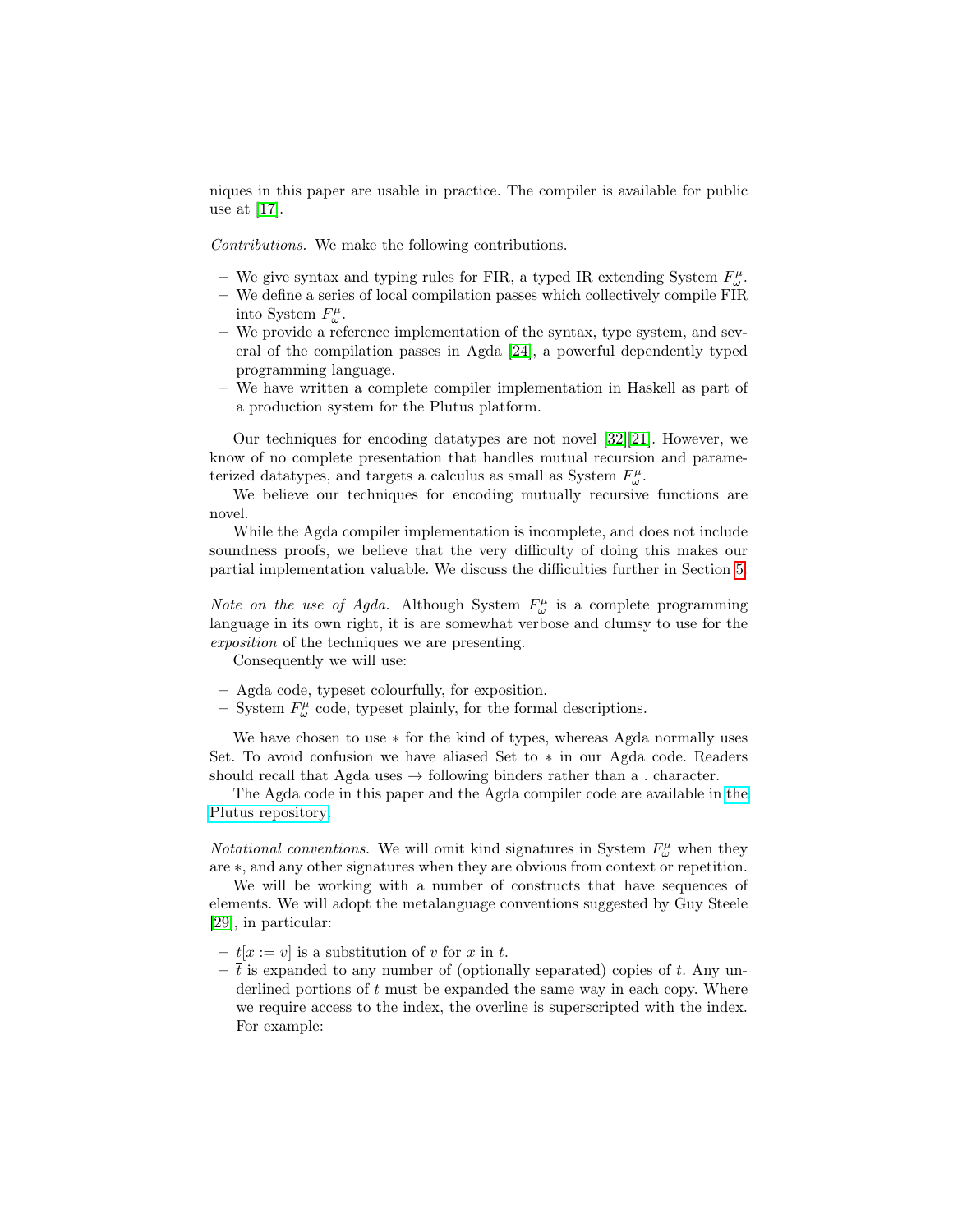- $\overline{x} : \overline{T}$  is expanded to  $x_1 : T_1 \ldots x_n : T_n$
- $\overline{\underline{\Gamma} \vdash J}$  is expanded to  $\Gamma \vdash J_1 \ldots \Gamma : J_n$
- $\overline{x_j : T_{j+1}}^j$  is expanded to  $x_1 : T_2 \dots x_n : T_{n+1}$
- $-\overline{t\rightarrow} u$  is expanded to  $t_1 \rightarrow \ldots \rightarrow t_n \rightarrow u$ , similarly for  $\Rightarrow$ .

### <span id="page-3-0"></span>2 Datatype encodings

The Scott encoding represents a datatype as the type of the pattern-matching functions on it. For example, the type of booleans, Bool, is encoded as

$$
\forall R.R \to R \to R
$$

That is, for any output type R you like, if you provide an R for the case where the value is false and an  $R$  for the case where the value is true, then you have given a method to construct an R from all possible booleans, thus performing a sort of pattern-matching. In general the arguments to the encoded datatype value are functions which transform the arguments of each constructor into an R.

The type of naturals, Nat, is encoded as

$$
\forall R.R \to (\mathsf{Nat} \to R) \to R
$$

Here we see an occurrence of Nat in the definition, which corresponds to recursive use in the "successor" constructor. We will need type-level recursion to deal with recursive references.

The Church encoding of Bool is the same as the Scott encoding. This is true for all non-recursive datatypes, but not for recursive datatypes. The Church encoding of Nat is:

$$
\forall R.R \to (R \to R) \to R
$$

Here the recursive occurrence of Nat has disappeared, replaced by an  $R$ . This is because while the Scott encoding corresponds to a pattern-match on a type, the Church encoding corresponds to a fold, so recursive occurrences have already been folded into the output type.

This highlights the tradeoffs between the two encodings (see [\[19\]](#page-29-9) for further discussion):

- To operate on a Church encoded value we must perform a fold on the entire structure, which is frequently inefficient. For a Scott encoded value, we only have to inspect the surface level of the term, which is inexpensive.
- Since recursive occurrences of the type are already "folded" in the Church encoding, there is no need for a type-level recursion operator. Contrast this with the situation with the Scott encoding, in which additional type-level machinery (fixed points) is needed to define type-level recursion.

In this paper we will use the Scott encoding to encode datatypes.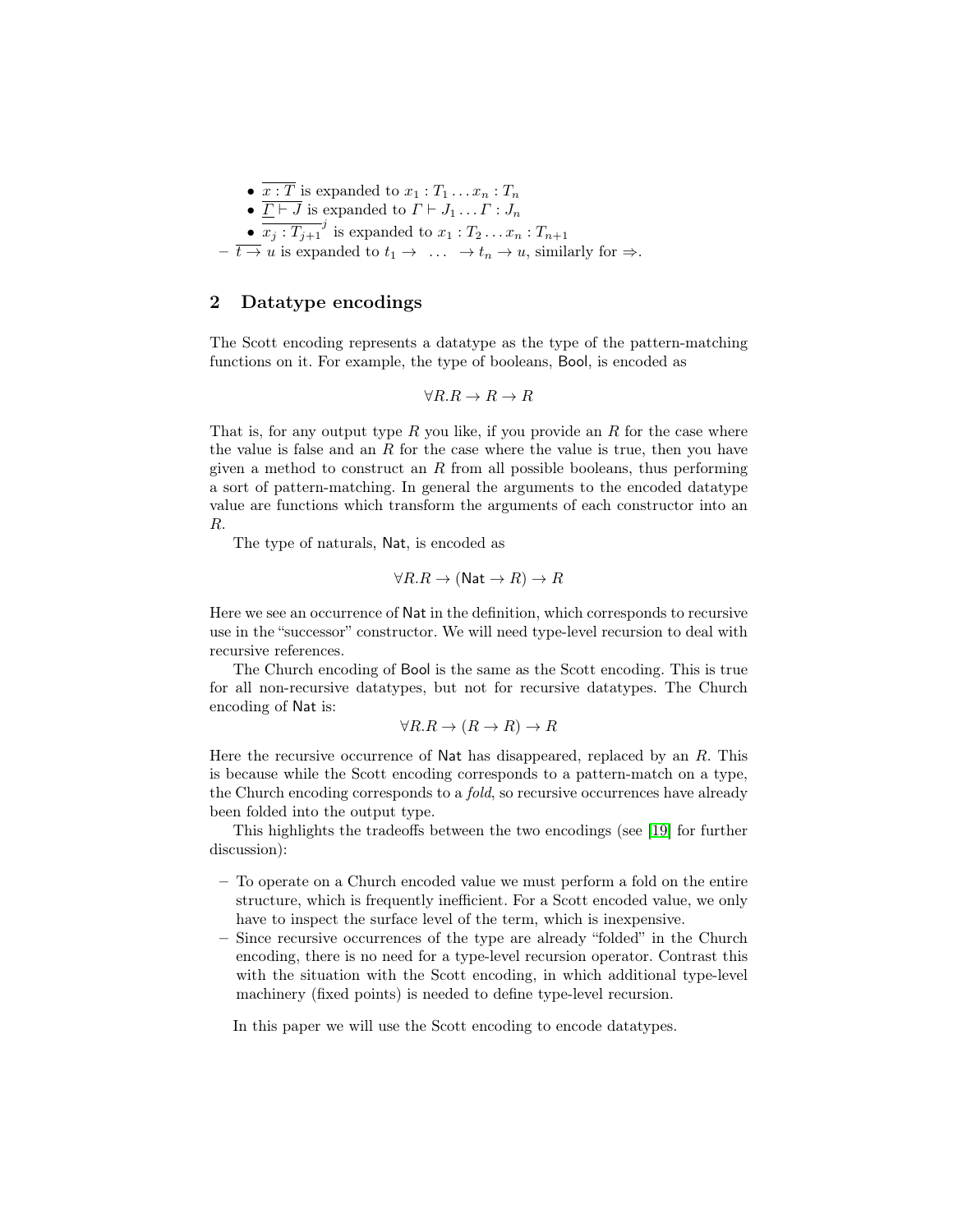#### 3 Syntax and type system of System  $F^{\mu}_{\omega}$  $_{\omega }^{\prime \mu }$  and FIR

FIR is an extension of System  $F^{\mu}_{\omega}$ , which is itself an extension of the well-known System  $F_{\omega}$ . In the following figures we give

- Syntax (Figure [1\)](#page-5-0)
- Kinding (Figure [2\)](#page-6-0)
- Well-formedness of constructors and bindings (Figure [4\)](#page-7-0)
- Type equivalence (Figure [5\)](#page-7-1)
- Type synthesis (Figure [6\)](#page-8-0)

for full FIR. Cases without highlighting are for System  $F_{\omega}$ , while we highlight additions for System  $F^{\mu}_{\omega}$  and FIR.

There are a number of auxiliary definitions in Figure [3](#page-6-1) for dealing with datatypes and bindings. These define kinds and types for the various bindings produced by datatype bindings. We will go through examples of how they work in Section [4.3.](#page-16-0)

### 3.1 Recursive types

System  $F_{\omega}$  is very powerful, but does not allow us to define (non-positive) recursive types. Adding a type-level fixed point operator enables us to do this (see e.g. [\[27,](#page-29-3) Chapter 20]). However, we must make a number of choices about the precise nature of our type-level fixed points.

Isorecursive and equirecursive types. The first choice we have is between two approaches to exposing the fixpoint property of our recursive types. Systems with *equirecursive* types identify  $(fix f)$  and  $f(fix f)$ ; whereas systems with isorecursive types provide an isomorphism between the two, using a term unwrap to convert the first into the second, and a term wrap for the other direction.

The tradeoff is that equirecursive types add no additional terms to the language, but have a more complicated metatheory. Indeed, typechecking System  $F^{\mu}_{\omega}$ with equirecursive types is not known to be decidable in general ([\[11,](#page-28-3)[7\]](#page-28-4)). Isorecursive types, on the other hand, have a simpler metatheory, but require additional terms. It is not too important for an IR to be easy to program by hand, so we opt for isorecursive types, with our witness terms being wrap and unwrap.

Choosing an appropriate fixpoint operator. We also have a number of options for which fixpoint operator to add. The most obvious choice is a fixpoint operator  $f$ ix which takes fixpoints of type-level endofunctions at any kind  $K$  (i.e. it has signature  $\texttt{fix}: (K \Rightarrow K) \Rightarrow K$ ). In contrast, our language System  $F^{\mu}_{\omega}$  has a fixpoint operator ifix ("indexed fix") which allows us to take fixpoints only at kinds  $K \Rightarrow *$ .

The key advantage of ifix over fix is that it is much easier to give fullysynthesizing type rules for ifix. To see this, suppose we had a fix operator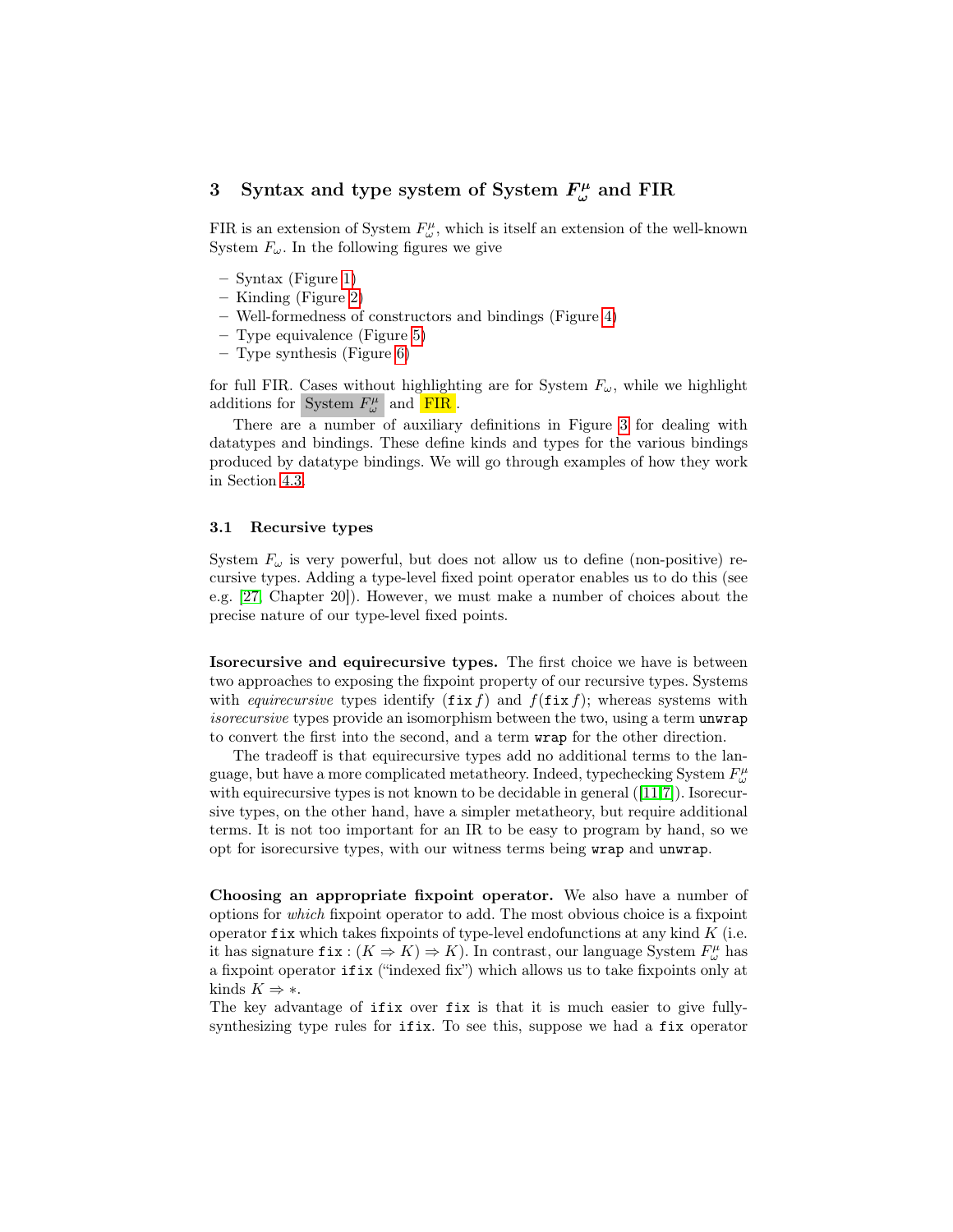<span id="page-5-0"></span>

| terms                                                  | $t, u \; ::= x$            |         | $\lambda x$ : T.t.<br>t t<br>AX :: K.t<br>$t \{T\}$<br>$\texttt{wrap} \ T \ U \ t$<br>unwrap $\,t$<br>let $\left[\text{rec}\right]\overline{b}$ in $t$ | variable<br>lambda abstraction<br>function application<br>type abstraction<br>type application<br>wrap<br>unwrap<br>let |
|--------------------------------------------------------|----------------------------|---------|--------------------------------------------------------------------------------------------------------------------------------------------------------|-------------------------------------------------------------------------------------------------------------------------|
| bindings $b$ ::= $x : T = t$                           |                            |         | $X:K=T$<br>data $X(\overline{Y::K}) = \overline{c}$ with x datatype binding                                                                            | term binding<br>type binding                                                                                            |
| constructors $c$ : $\equiv \overline{x}(\overline{T})$ |                            |         |                                                                                                                                                        |                                                                                                                         |
| values                                                 | $\upsilon$                 |         | $\mathbf{r} = \lambda x : T_t$                                                                                                                         | lambda abstraction                                                                                                      |
|                                                        |                            |         | AX :: K.t                                                                                                                                              | type abstraction                                                                                                        |
|                                                        |                            |         | wrap $T U v$                                                                                                                                           | wrap                                                                                                                    |
| types                                                  | $T, U ::= X$               |         | $T \to U$                                                                                                                                              | type variable<br>arrow type                                                                                             |
|                                                        |                            |         | $\forall X :: K.T$                                                                                                                                     | universal type                                                                                                          |
|                                                        |                            |         | $\lambda X :: K.T$                                                                                                                                     | function type                                                                                                           |
|                                                        |                            |         | T U                                                                                                                                                    | function application                                                                                                    |
|                                                        |                            |         | ifix $T U$                                                                                                                                             | fixpoint type                                                                                                           |
| contexts                                               | $\Gamma$ ::= $\varnothing$ |         |                                                                                                                                                        | empty                                                                                                                   |
|                                                        |                            |         | $\Gamma, x : T$                                                                                                                                        | term variable binding                                                                                                   |
|                                                        |                            |         | $\Gamma, X :: K$                                                                                                                                       | type variable binding                                                                                                   |
| kind                                                   | K                          | $::=$ * |                                                                                                                                                        | type kind                                                                                                               |
|                                                        |                            |         | $K \Rightarrow K$                                                                                                                                      | arrow kind                                                                                                              |

Fig. 1: Syntax of FIR

in our language, with corresponding wrap and unwrap terms. We now want to write typing rules for wrap. However, fix allows us to take fixpoints at *arbitrary* kinds, whereas wrap and unwrap are terms, which always have types of kind ∗. Thus, the best we can hope for is to use wrap and unwrap with fully applied fixed points, i.e.:

```
\texttt{wrap}_0 f_0 t : \texttt{fix} f_0 where t : f_0 \texttt{(fix} f_0)\texttt{wrap}_1 f_1 a1 \quad t : \texttt{fix} f_1 a1 \quad \text{where } t : f_1 \texttt{(fix} f_1) a1\texttt{wrap}_2\, f_2\; a1\; a2\; t:\texttt{fix}\, f_2\; a1\; a2 \quad \text{where}\; t: f_2\; (\texttt{fix}\, f_2)\; a1\; a2. . .
```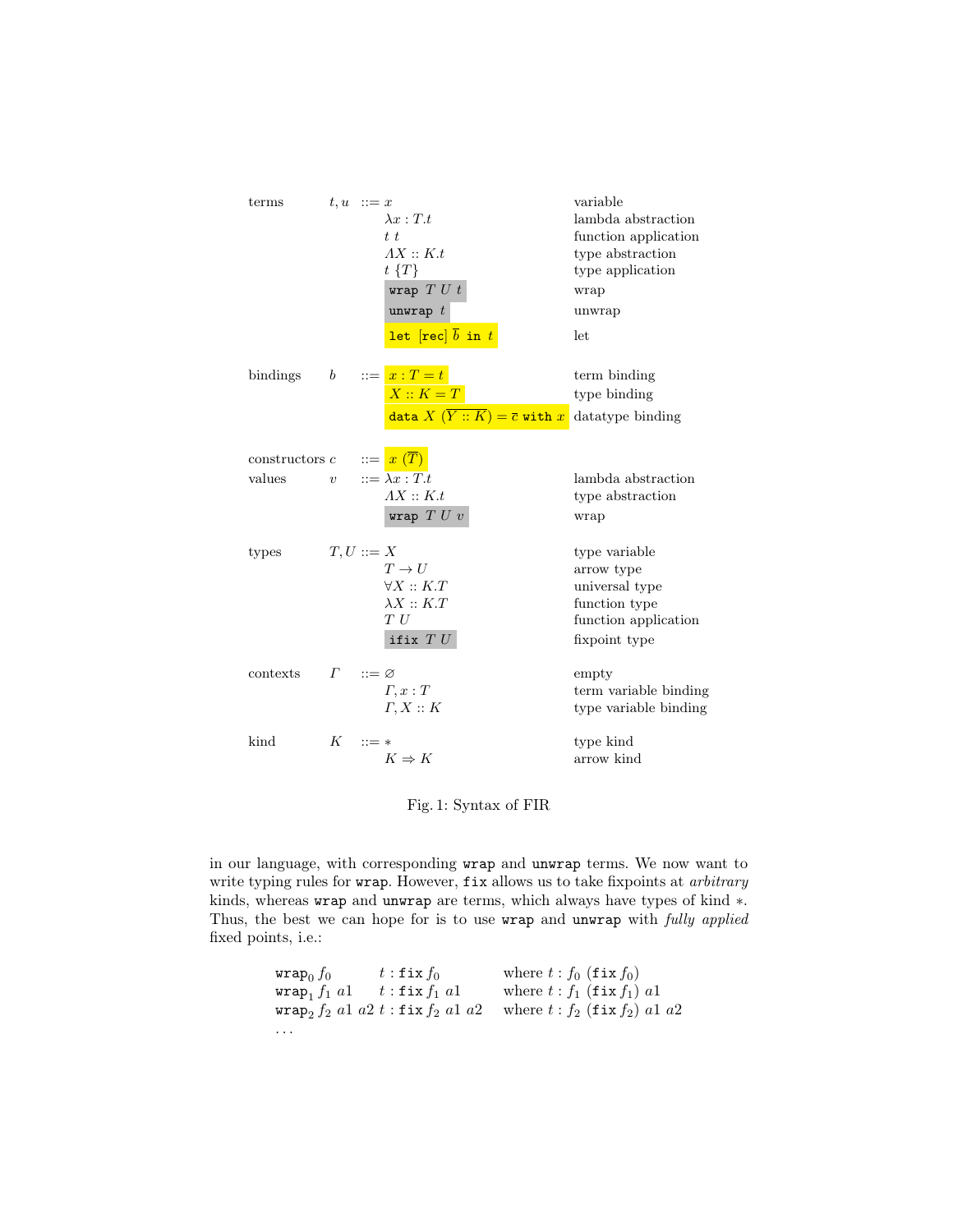<span id="page-6-0"></span>K-TVar
$$
\frac{X :: K \in \Gamma}{\Gamma \vdash X :: K}
$$
  
\nK-Abs $\frac{\Gamma, X :: K_1 \vdash T :: K_2}{\Gamma \vdash (\lambda X :: K_1.T) :: K_1 \Rightarrow K_2}$   
\nK-App $\frac{\Gamma \vdash T_2 :: K_1}{\Gamma \vdash (T_1 T_2) :: K_2}$   
\nK-Arrow $\frac{\Gamma \vdash T_1 :: * \Gamma \vdash T_2 :: *}{\Gamma \vdash (T_1 \rightarrow T_2) :: *}$   
\nK-All $\frac{\Gamma, X :: K \vdash T :: *}{\Gamma \vdash (\forall X :: K.T) :: *}$   
\nK-Ifix $\frac{\Gamma \vdash F :: (K \Rightarrow *) \Rightarrow (K \Rightarrow *)}{\Gamma \vdash (\text{if ix } F T) :: *}$ 



```
Throughout this figure when d or c is an argument
d = data X(\overline{Y::K}) = (\overline{c}) with x
c = x(\overline{T})
```
Auxiliary functions branchTy $(c, R)$  =  $\overline{T \rightarrow R}$ dataTy(d)  $= \lambda(\overline{Y :: K}).\forall R.(\overline{\text{branchTy}(c, \underline{R})}) \rightarrow R$ <br>dataKind(d)  $= \overline{K \Rightarrow *}$  $dataKind(d)$  $\text{constr}{\mathsf{Ty}(d,c)} \qquad \equiv \forall (\overline{Y::K}).\overline{T\rightarrow X}\ \overline{Y}$ matchTy(d)  $= \forall (\overline{Y :: K}).(X \ \overline{Y}) \rightarrow (dataTy(d) \ \overline{Y})$ 

Binder functions  $dataBind(d)$  = X :: dataKind(d) constr $\text{Bind}(d, c) = c$ : constr $\text{Ty}(d, c)$  $\text{constrBinds}(d) = \overline{\text{constrBind}(d, c)}$  $matchBind(d) = x : matchTy(d)$ binds $(x : T = t) = x : T$ binds( $X : K = T$ ) =  $X : K$  $binds(d) = dataBind(d), constrBinds(d), matchBind(d), x : matchTy(d)$ 

Fig. 3: Auxiliary definitions

This must be accounted for in our typing rules for fixed points.

It is possible to give typing rules for wrap that will do the right thing regardless of how the fixpoint type is applied. One approach is to use elimination contexts, which represent the context in which a type will be eliminated (i.e. applied). This is the approach taken in [\[10\]](#page-28-5). However, this incurs a cost, since we cannot *guess* the elimination context (since type synthesis is bottom-up), so we must attach elimination contexts to our terms somehow.

An alternative approach is to pick a more restricted fixpoint operator. Using ifix avoids the problems of fix: it always produces fixpoints at kind  $K \Rightarrow *,$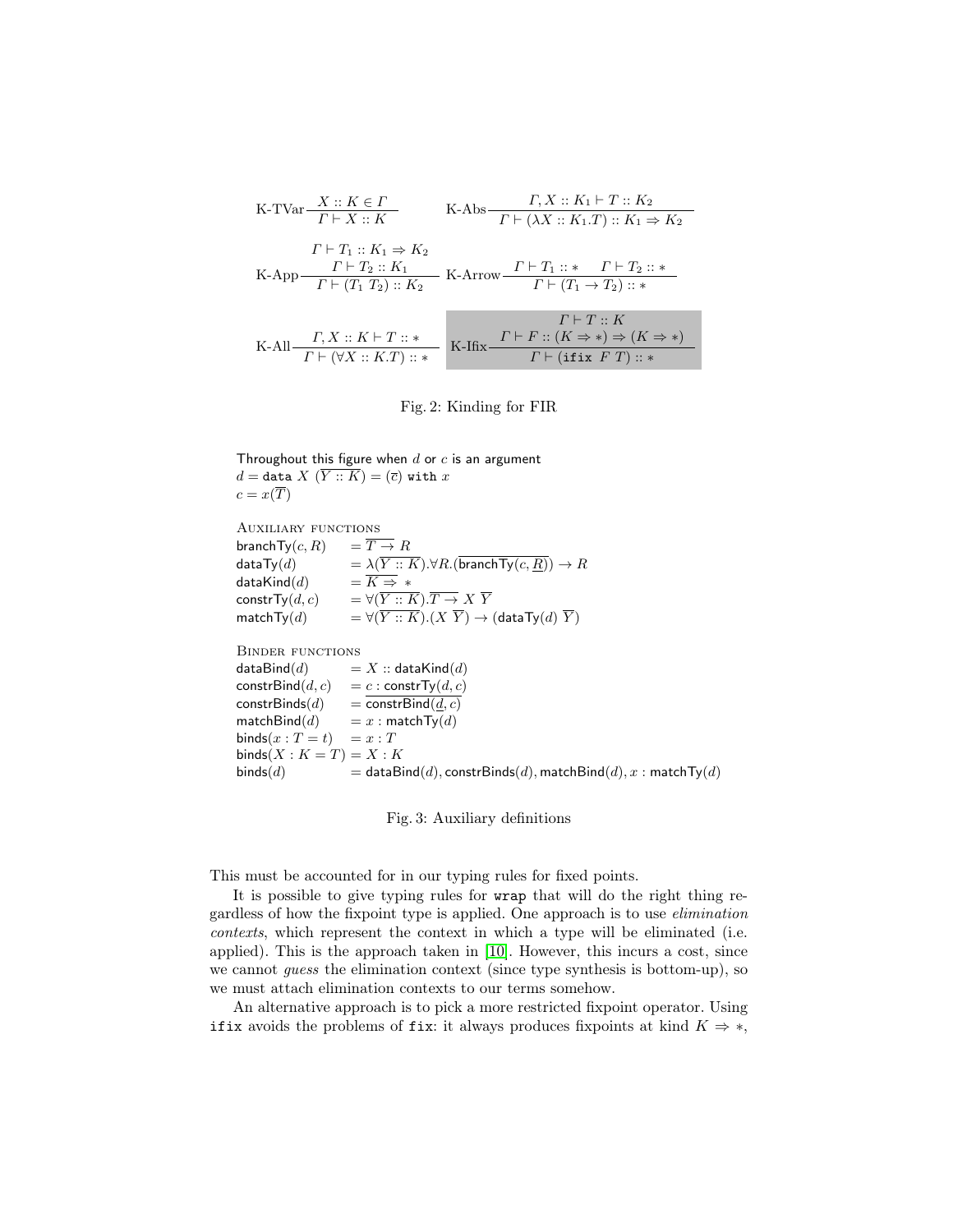<span id="page-7-0"></span>W-Con 
$$
\frac{c = x(\overline{T}) \quad \overline{\Gamma} \vdash T :: * }{\Gamma \vdash_{\mathsf{ok}} c}
$$
  
\nW-Term 
$$
\frac{\Gamma \vdash T :: * \quad \Gamma \vdash t : T}{\Gamma \vdash_{\mathsf{ok}} x : T = t} \quad \text{W-Type} \frac{\Gamma \vdash T :: K}{\Gamma \vdash_{\mathsf{ok}} X : K = T}
$$
  
\n
$$
d = \text{data } X (\overline{Y :: K}) = (\overline{c}) \text{ with } x
$$
  
\nW-Data 
$$
\frac{\Gamma' = \Gamma, \overline{Y :: K} \quad \overline{\Gamma' \vdash_{\mathsf{ok}} c}}{\Gamma \vdash_{\mathsf{ok}} d}
$$

Fig. 4: Well-formedness of constructors and bindings

<span id="page-7-1"></span>Q-Refl  $T \equiv T$ Q-Symm $\frac{T \equiv S}{S \equiv T}$ Q-Trans  $S \equiv U$   $U \equiv T$ <br>  $Q$ -Arrow  $S_1 \equiv S_2$   $T_1 \equiv T_2$ <br>  $(S_1 \rightarrow T_1) \equiv (S_2 \rightarrow T_2)$  $Q-All \frac{S \equiv T}{(\forall X :: K.S) \equiv (\forall X :: K.T)} Q-Abs \frac{S \equiv T}{(\lambda X :: K.S) \equiv (\lambda X :: K.T)}$ Q-App  $\frac{S_1 \equiv S_2 \qquad T_1 \equiv T_2}{S_1 T_1 \equiv S_2 T_2}$  Q-Beta  $\frac{S_1 T_1 \equiv S_2 T_2}{(\lambda X :: K.T_1)T_2 \equiv T_1 [X := T_2]}$ 

Fig. 5: Type equivalence for FIR

which must be applied to precisely one argument of kind  $K$  before producing a type of kind ∗. This means we can give relatively straightforward typing rules as shown in Figure [6.](#page-8-0)

Adequacy of ifix. Perhaps surprisingly, ifix is powerful enough to give us fixpoints at any kind  $K$ . We give a semantic argument here, but the idea is simply stated: we can "CPS-transform" a kind K into  $(K \Rightarrow *) \Rightarrow *$ , which then has the correct shape for ifix.

**Definition 1.** Let J and K be kinds. Then J is a retract of K if there exist functions  $\phi : J \Rightarrow K$  and  $\psi : K \Rightarrow J$  such that  $\psi \circ \phi = id$ .

<span id="page-7-3"></span>**Proposition 1.** Suppose  $J$  is a retract of  $K$  and there is a fixpoint operator  $fix_K$  on K. Then there is fixpoint operator  $fix_J$  on J.

*Proof.* Take  $\textbf{fix}_J(f) = \psi(\textbf{fix}_K(\phi \circ f \circ \psi)).$ 

<span id="page-7-2"></span>**Proposition 2.** Let K be a kind in System  $F^{\mu}_{\omega}$ . Then there is a unique (possibly empty) sequence of kinds  $(K_0, \ldots, K_n)$  such that  $K = \overline{K \Rightarrow *}.$ 

Proof. Simple structural induction.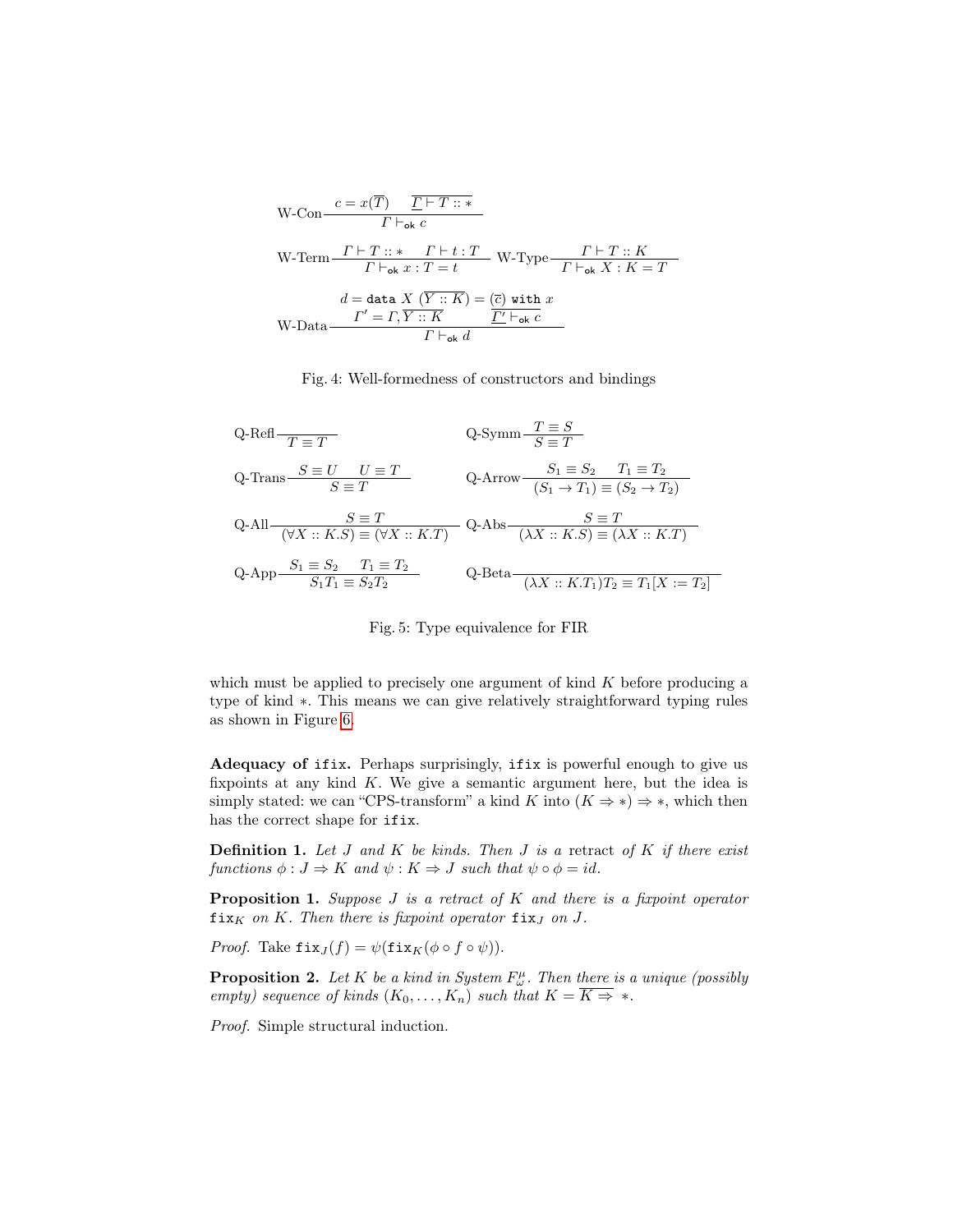<span id="page-8-0"></span>

Fig. 6: Type synthesis for FIR

**Proposition 3.** For any kind K in System  $F^{\mu}_{\omega}$ , K is a retract of  $(K \Rightarrow *) \Rightarrow *$ . *Proof.* Let  $K = \overline{K \Rightarrow *}$  (by Proposition [2\)](#page-7-2), and take

$$
\begin{aligned}\n\phi: K &\Rightarrow (K \Rightarrow *) &\Rightarrow * \\
\phi &= \lambda(x::K).\lambda(f::K \Rightarrow *) . f x \\
\psi: ((K \Rightarrow *) &\Rightarrow *) &\Rightarrow K \\
\psi &= \lambda(w::(K \Rightarrow *) &\Rightarrow *) . \lambda(\overline{a::K}).w(\lambda(o::K).o \overline{a}))\n\end{aligned}
$$

**Corollary 1.** If there is a fixpoint operator at kind  $(K \Rightarrow *) \Rightarrow *$  then there is a fixpoint operator at any kind K.

We can instantiate if ix with  $K \Rightarrow *$  to get fixpoints at  $(K \Rightarrow *) \Rightarrow *$ , so ifix is sufficient to get fixpoints at any kind.

Note that since our proof relies on Proposition [2,](#page-7-2) it will not go through for arbitrary kinds when there are additional kind forms beyond  $*$  and  $\Rightarrow$ . However, it will still be true for all kinds of the structure shown in Proposition [2.](#page-7-2)

The fact that retractions preserve the fixed point property is well-known in the context of algebraic topology: see [\[12,](#page-28-6) Exercise 4.7] or [\[5,](#page-28-7) Proposition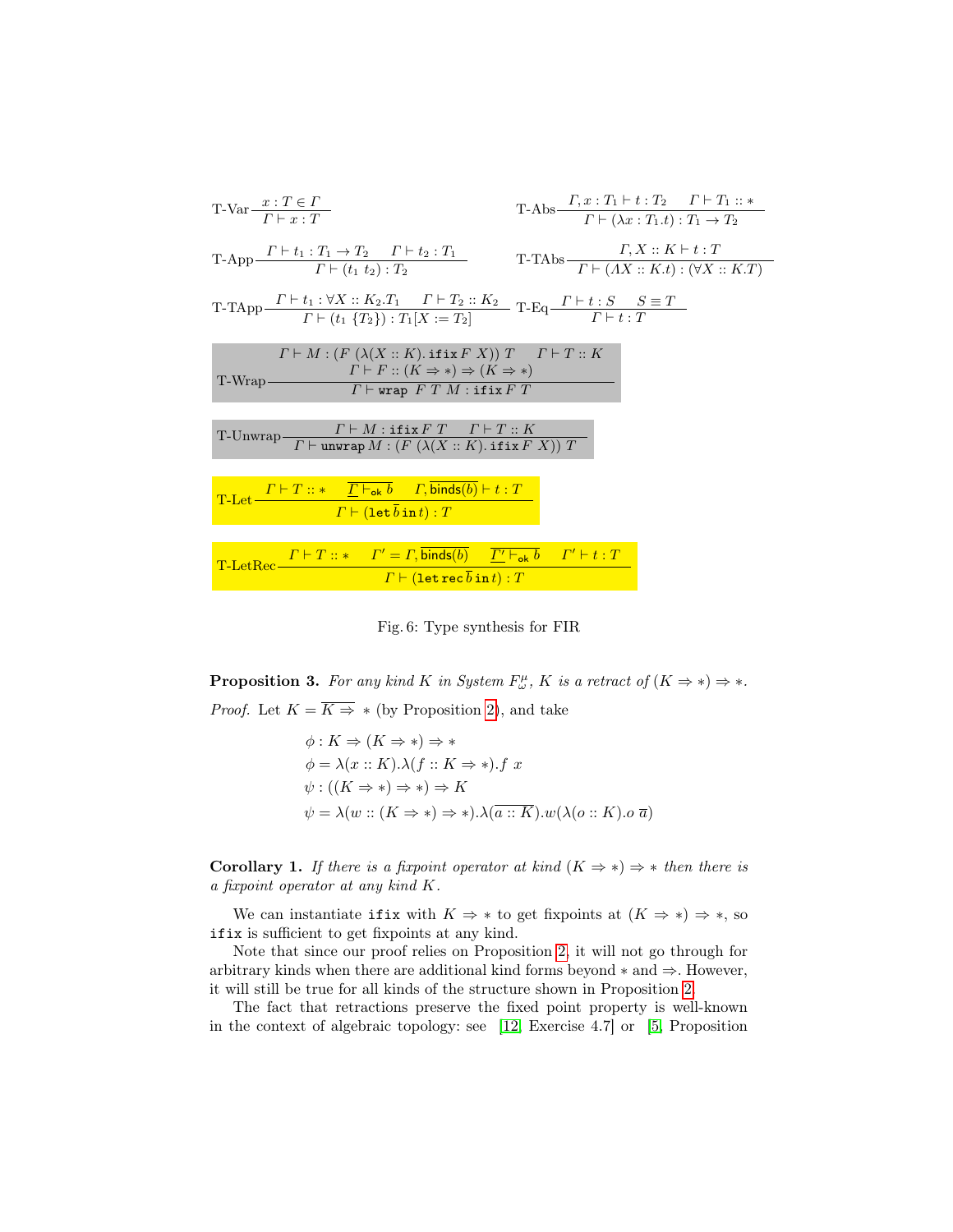23.9] for example. While retractions between datatypes are a common tool in theoretical computer science (see e.g. [\[30\]](#page-29-10)), we have been unable to find a version of Proposition [1](#page-7-3) in the computer science literature. Nonetheless, we suspect this to be widely known.

### 3.2 Datatypes

FIR includes datatypes. A FIR datatype defines a type with a kind, parameterized by several type variables. The right-hand side declares of a list of construc-tors with type arguments, and the name of a matching function.<sup>[3](#page-9-0)</sup> They thus are similar to the familiar style of defining datatypes in languages such as Haskell.

For example,

data Maybe  $(A::*) = (Nothing(), Just(A))$  with matchMaybe

defines the familiar Maybe datatype, with constructors Nothing and Just, and matching function matchMaybe.

The type of matchMaybe is Maybe  $A \to \forall R.R \to (A \to R) \to R$ . This acts as a pattern-matching function on Maybe — exactly as we saw the Scott encoding behave in Section [2.](#page-3-0) The matcher converts the abstract datatype into the raw, Scott-encoded type which can be used as a pattern matcher. We will see the full details in Section [4.3,](#page-16-0) and the type is given by matchTy(Maybe) as defined in Figure [10.](#page-17-0)

Since FIR includes recursive datatypes, we could have removed ifix, wrap and unwrap from FIR. However, in practice it is useful for the target language (System  $F^{\mu}_{\omega}$ ) to be a true subset of the source language (FIR), as this allows us to implement compilation as a series of FIR-to-FIR passes.

#### 3.3 Let

FIR also features let terms. These have a number of bindings in them which bind additional names which are in scope inside the body of the let, and inside the right-hand-sides of the bindings in the case of a recursive let.

FIR supports let-binding terms, (opaque) types, and datatypes.

The typing rules for let are somewhat complex, but are crucially responsible for managing the scopes of the bindings defined in the let. In particular:

– The bindings defined in the let are *not* in scope when checking the righthand sides of the bindings if the let is non-recursive, but are in scope if it is recursive.

<span id="page-9-0"></span><sup>3</sup> Why declare a matching function explicitly, rather than using case expressions? The answer is that we want to be *local*: matching functions can be defined and put into scope when processing the datatype binding, whereas case expressions require additional program analysis to mach up the expression with the corresponding datatype.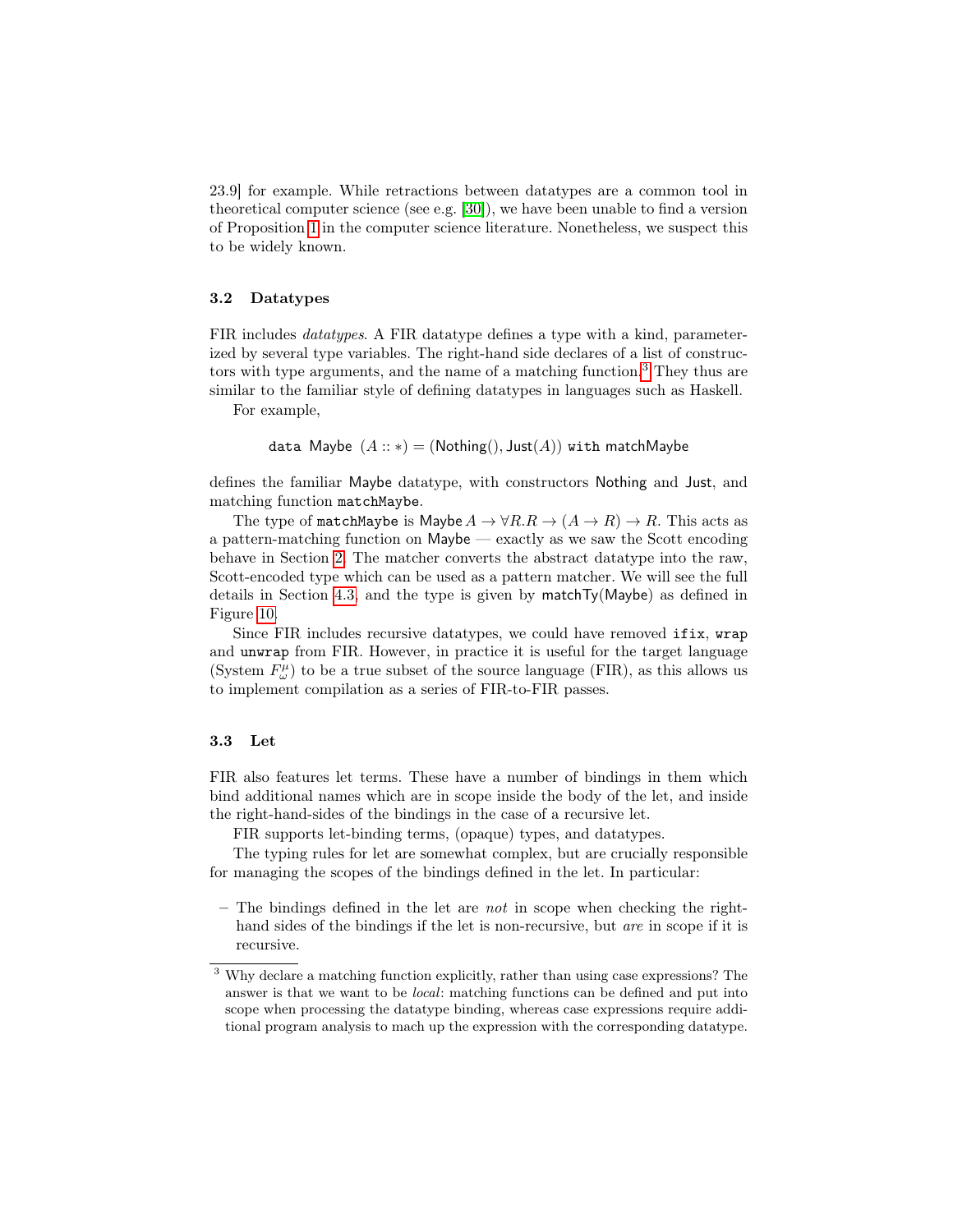$-$  The bindings defined in the let are not in scope when checking the type of the entire binding.[4](#page-10-0)

The behaviour of type-let is also worth explaining. Type-lets are more like polymorphism than type aliases in a language like Haskell. That is, they are opaque inside the body of the let, whereas a type alias would be transparent. This may make them seem like a useless feature, but this is not so. Term-lets are useful for binding sub-expressions of term-level computations to reusable names; type-lets are similarly useful for binding sub-expressions of type-level computations.

### 4 Compilation

We will show how to compile FIR by defining a compilation scheme for each feature in FIR:

- Non-recursive bindings of terms ( $\mathbb{C}_{term}$ , Section [4.1\)](#page-11-0) and types ( $\mathbb{C}_{trpe}$ , Section [4.1\)](#page-11-0)
- Recursive bindings of terms ( $\mathbb{C}_{\text{termrec}}$ , Section [4.2\)](#page-11-1)
- Non-recursive bindings of datatypes ( $\mathbb{C}_{data}$ , Section [4.3\)](#page-16-0)
- Recursive bindings of datatypes ( $\mathbb{C}_{\text{distance}}$ , Section [4.4\)](#page-19-0)

We do not consider recursive bindings of types, since the case of recursive datatypes is much more interesting and subsumes it.

Although our goal is to compile to System  $F_{\omega}^{\mu}$ , since it is a subset of FIR we can treat each pass as targeting FIR, by eliminating one feature from the language until we are left with precisely the subset that corresponds to System  $F^{\mu}_{\omega}$ . This has the advantage that we can continue to features of FIR until the point in the pipeline in which they are eliminated.<sup>[5](#page-10-1)</sup>

In particular, we will use non-recursive let-bindings in  $\mathbb{C}_{\text{termrec}}$  and  $\mathbb{C}_{\text{datarec}}$ , which imposes some ordering constraints on our passes.

Homogeneous let-bindings. We have said that we are going to compile e.g. term and type bindings separately, but our syntax (and typing rules) allows for let terms with many bindings of both sorts. While this is technically true, it is an easy problem to avoid.

Non-recursive bindings do not interfere with each other, since the newlydefined variables cannot occur in the right-hand sides of other bindings. That means that we can always decompose a single term with  $n$  bindings into  $n$ separate terms, one for each binding. Hence we can consider each sort of binding (and indeed, each individual binding) in isolation.

<span id="page-10-0"></span><sup>4</sup> This is the same device usually employed when giving typing rules for existential types to ensure that the inner type does not escape.

<span id="page-10-1"></span> $5$  An elegant extension of this approach would be to define an indexed  $family$  of languages with gradually fewer features. However, this would be a distraction from the main point of this paper, so we have not adopted it.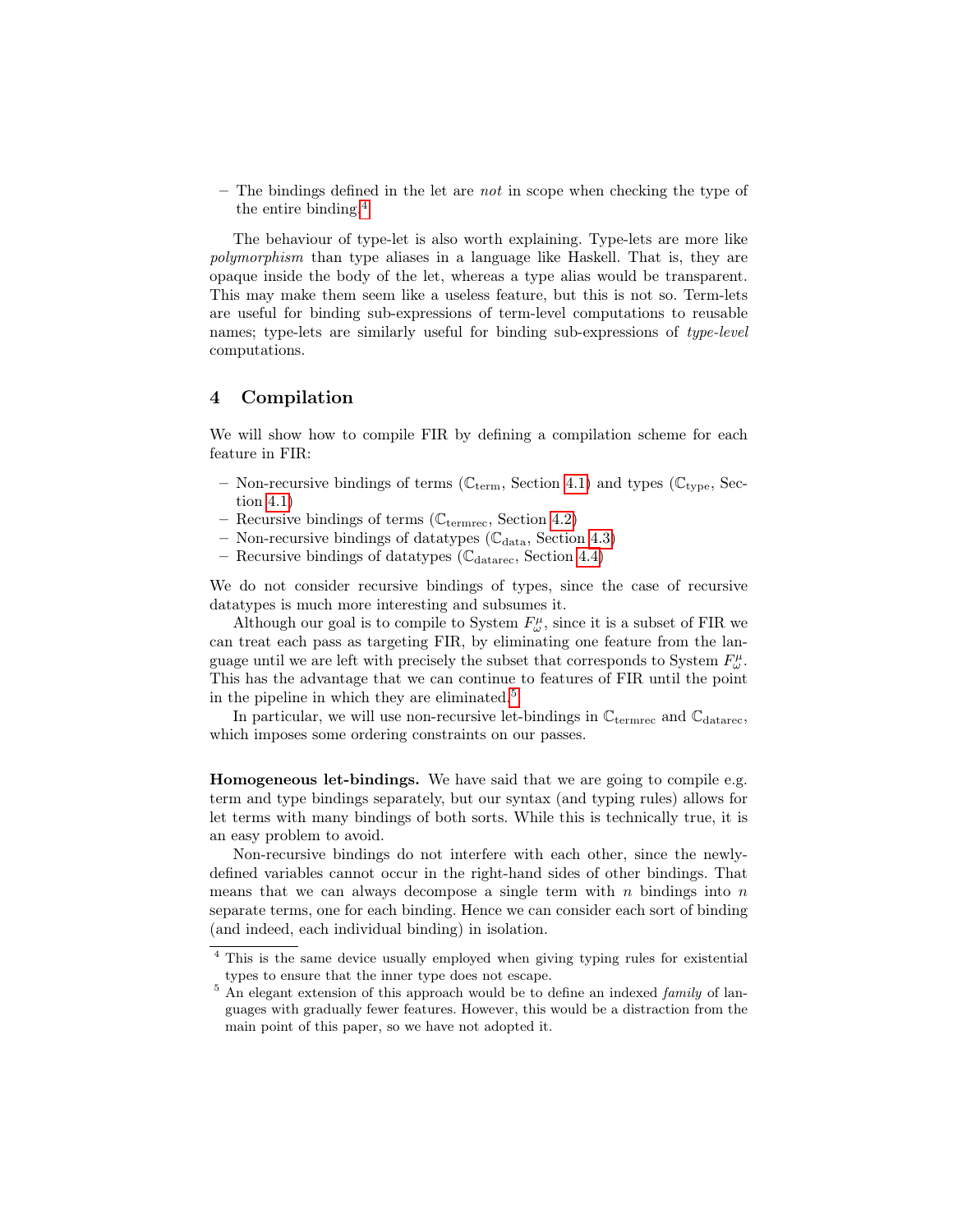|  | $\mathbb{C}_{\mathrm{term}}(\texttt{let } x:t=b \texttt{ in } v) = (\lambda(x:t).v) b$ |  |
|--|----------------------------------------------------------------------------------------|--|
|  | $\mathbb{C}_{\rm type}(\texttt{let}\; t::k=b\;\texttt{in}\; v) = (A(t::k).v)\; \{b\}$  |  |

#### <span id="page-11-2"></span>Fig. 7: Compilation of non-recursive term and type bindings

The same is not true for recursive bindings. To simplify the presentation we add a restriction to the programs that we compile: we require recursive lets to be homogeneous, in that they must only contain one sort of binding (term, type, or datatype). This means that we can similarly consider each sort of binding in isolation, although we will of course need to consider multiple bindings of the same sort.

This restriction is not too serious in practice. Given a recursive let term with arbitrary bindings:

- Types cannot depend on terms, so there are no dependencies from types or datatypes to terms.
- We do not support recursive type bindings, so there are no dependencies from types or datatypes to types.

So we can always pull out the term and type bindings into separate (recursive) let terms. The situation would be more complicated if we wanted to support recursive types or dependent types.

### <span id="page-11-0"></span>4.1 Non-recursive term and type bindings

Non-recursive term and type bindings are easy to compile. They are encoded as immediately-applied lambda- and type-abstractions, respectively. We define the compilation scheme in Figure [7.](#page-11-2)

### <span id="page-11-1"></span>4.2 Recursive term bindings

Self-reference and standard combinators. It is well-known that we cannot encode the Y combinator in the polymorphic lambda calculus, but that we can encode it if we have recursive types  $[14, Section 20.3]$  $[14, Section 20.3]$ <sup>[6](#page-11-3)</sup> We need the following types:

```
\mathsf{Fix}_0 : (* \to *) \to *Fix_0 = IFix (\lambda \text{ Rec } F \rightarrow F (\text{Rec } F))– Type for values which can be applied to themselves
```
Self : ∗ → ∗

<span id="page-11-3"></span> $6$  We here mean *arbitrary* recursive types, not merely strictly positive types. We cannot encode the Y combinator in Agda, for example, without disabling the positivity check.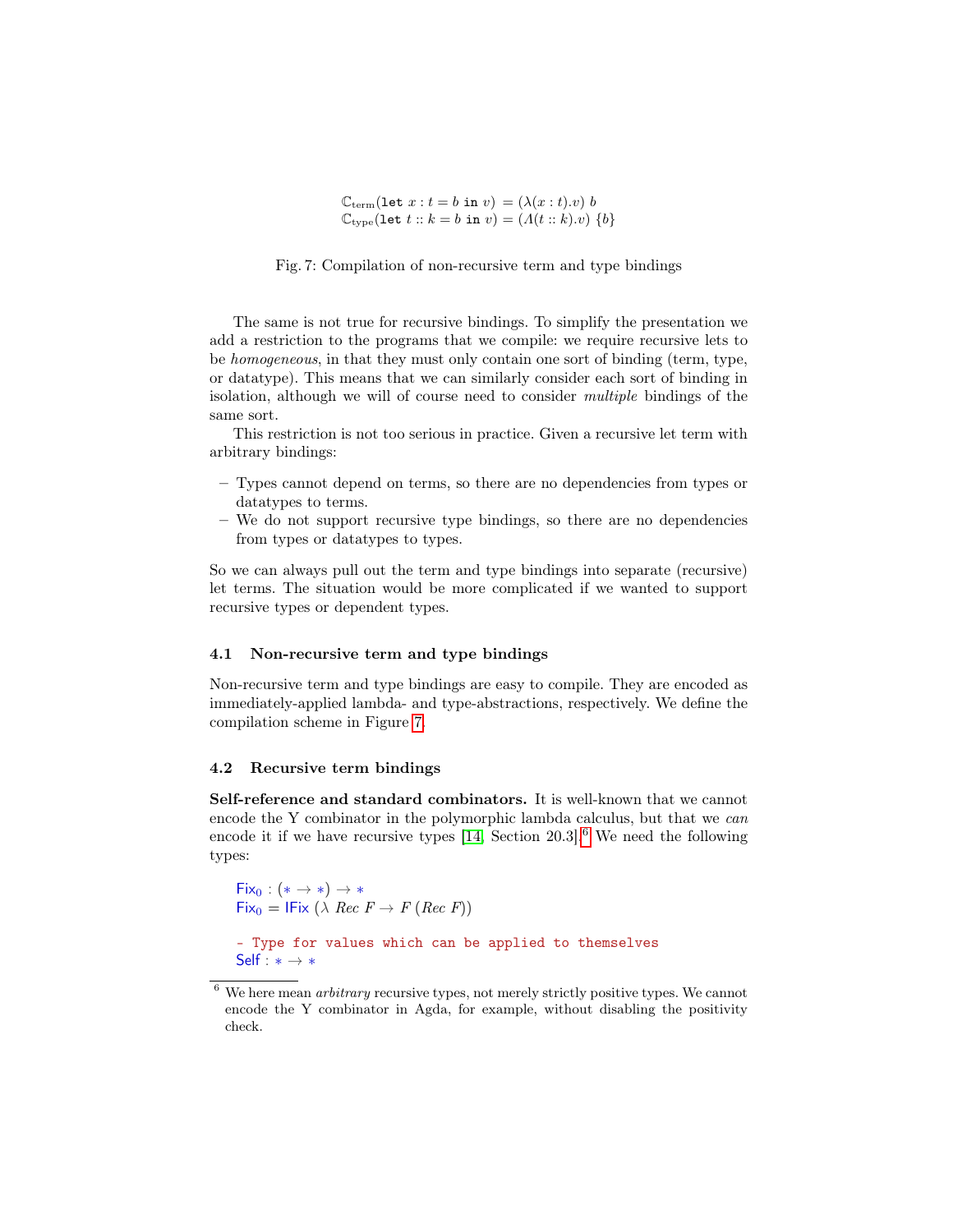```
Self a = Fix_0 (\lambda \text{ Rec} \rightarrow \text{Rec} \rightarrow a)self : \forall \{A\} \rightarrow (\mathsf{Self} \ A \rightarrow A) \rightarrow \mathsf{Self} \ Aself f = wrap funself : \forall \{A\} \rightarrow Self A \rightarrow Self A \rightarrow Aunself s = unwrap sselfApply : \forall \{A\} \rightarrow Self A \rightarrow AselfApply s = unself s s
```
The first thing we defined was  $Fix_0 : (* \Rightarrow *) \Rightarrow *$ , which is a fixpoint operator that only works at kind ∗. We won't need the full power of ifix for this section, so the techniques here should be applicable for other recursive variants of System  $F_{\omega}$ , provided they are able to define Fix<sub>0</sub>.

Now we can define the Y combinator and its  $\eta$ -expanded version, the Z combinator.

$$
y : \forall \{A\} \rightarrow (A \rightarrow A) \rightarrow A
$$
  
\n
$$
y f = (\lambda z \rightarrow f(\text{selfApply } z))
$$
  
\n
$$
(\text{self } (\lambda z \rightarrow f (\text{selfApply } z)))
$$
  
\n
$$
z : \forall \{A B : * \} \rightarrow ((A \rightarrow B) \rightarrow (A \rightarrow B)) \rightarrow (A \rightarrow B)
$$
  
\n
$$
z f = (\lambda z \rightarrow f (\lambda a \rightarrow (\text{selfApply } z) a))
$$
  
\n
$$
(\text{self } (\lambda z \rightarrow f (\lambda a \rightarrow (\text{selfApply } z) a)))
$$

In strict lambda calculi the Y combinator does not terminate, and we need to use the Z combinator, which has a more restricted type (it only allows us to take the fixpoint of things of type  $A \rightarrow B$ ).

Mutual recursion. The Y and Z combinators allow us to define singly recursive functions, but we also want to define mutually recursive functions.

This is easy in a non-strict lambda calculus: we have the Y combinator, and we know how to encode tuples, so we can simply define a recursive tuple of functions. However, this is still easy to get wrong, as we must be careful not to force the recursive tuple too soon.

Moreover, this approach does not work with the Z combinator, since a tuple is not a function (the Scott-encoded version is a function, but a polymorphic function).

We can instead construct a more generic fixpoint combinator which will be usable in both a non-strict and strict setting. We will present the steps using recursive definitions for clarity, but all of these can be implemented with the Z combinator.

Let us start with the function  $fix_2$  which takes the fixpoint of a function of 2-tuples.

$$
fix_2: \forall \{A \ B\} \rightarrow (A \times B \rightarrow A \times B) \rightarrow A \times B
$$
  

$$
fix_2 f = f(fix_2 f)
$$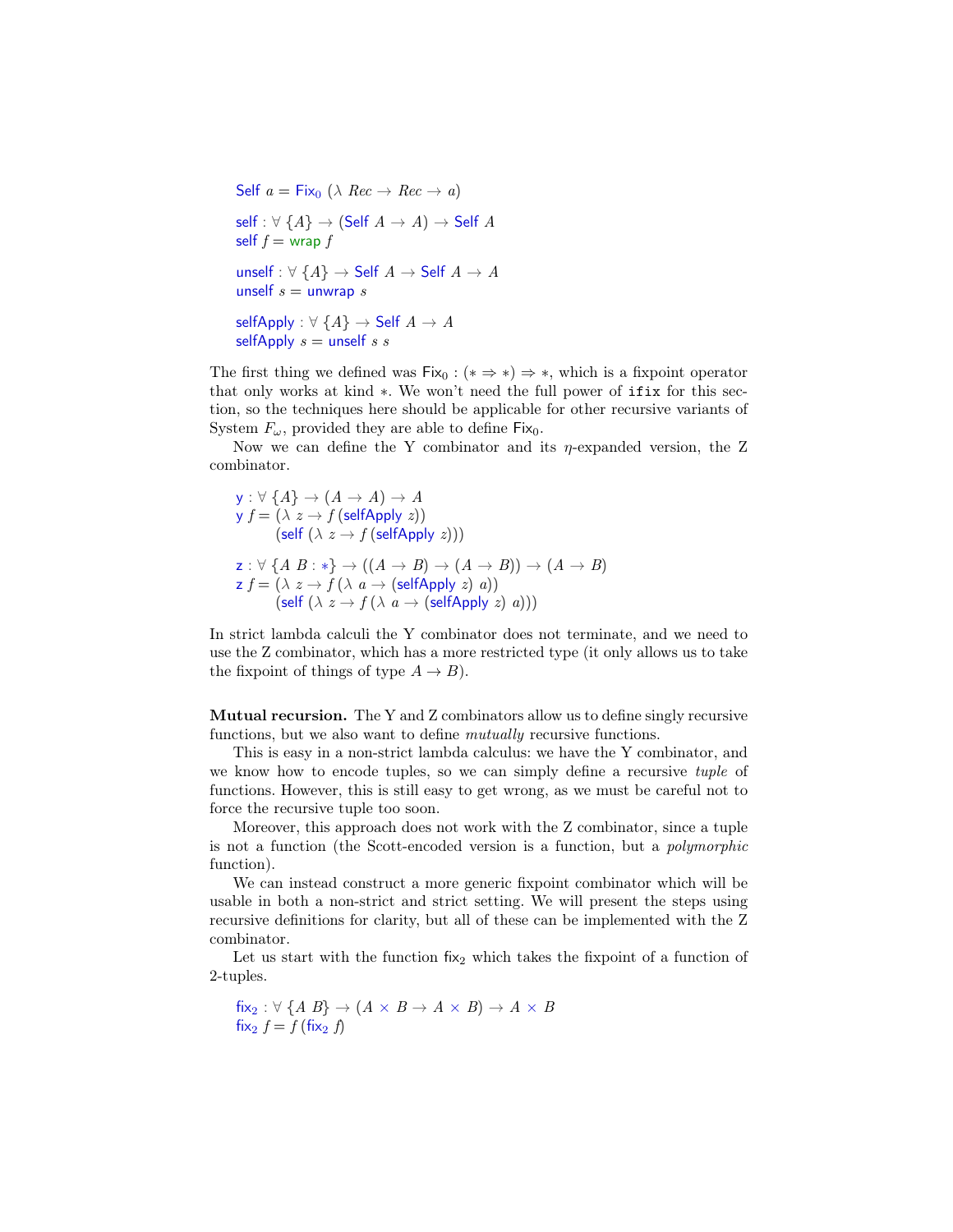We can transform this as follows: first we curry  $f$ .

fix<sub>2</sub>-uncurry :  $\forall$  {A B}  $\rightarrow$  (A  $\rightarrow$  B  $\rightarrow$  A  $\times$  B)  $\rightarrow$  A  $\times$  B fix<sub>2</sub>-uncurry  $f =$  (uncurry f) (fix<sub>2</sub>-uncurry f)

Now, we replace both the remaining tuple types with Scott-encoded versions, using the corresponding version of uncurry for Scott-encoded 2-tuples.

uncurry<sub>2</sub>-scott :  $\forall \{A \ B \ R : * \}$  $\rightarrow$   $(A \rightarrow B \rightarrow R)$  $\rightarrow ((\forall \{Q\} \rightarrow (\stackrel{\rightarrow}{A} \rightarrow B \rightarrow Q) \rightarrow Q) \rightarrow R)$ uncurry<sub>2</sub>-scott  $f g = g f$  $fix_2$ -scott :  $\forall \{A \ B\}$  $\rightarrow (A\rightarrow B\rightarrow \forall\;\{Q\}\rightarrow (A\rightarrow B\rightarrow \;Q)\rightarrow \;Q)$  $\rightarrow$   $\forall \ \{Q\} \rightarrow (A \rightarrow B \rightarrow \ Q) \rightarrow Q$ fix<sub>2</sub>-scott  $f = (uncarry_2\text{-}scott f)$  (fix<sub>2</sub>-scott f)

Finally, we reorder the arguments to  $f$  to make it look as regular as possible.

 $fix_2$ -rearrange :  $\forall \{A \ B\}$  $\rightarrow (\forall \{Q\} \rightarrow (A \rightarrow B \rightarrow Q) \rightarrow A \rightarrow B \rightarrow Q)$  $\rightarrow$   $\forall \ \{Q\} \rightarrow (A \rightarrow B \rightarrow \ Q) \rightarrow Q$ fix<sub>2</sub>-rearrange  $f k =$  (uncurry<sub>2</sub>-scott  $(f k)$ ) (fix<sub>2</sub>-rearrange  $f$ )

This gives us a fixpoint function pairs of mutually recursive values, but we want to handle arbitrary sets of recursive values. At this point, however, we notice that all we need to do to handle, say, triples, is to replace  $A \to B$  with  $A \to B \to C$ and the binary uncurry with the ternary uncurry. And we can abstract over this pattern.

```
fixBy
   : \forall {F : * \rightarrow *}
     \rightarrow ((\forall\;\{Q\}\rightarrow F\;Q\rightarrow Q)\rightarrow \forall\;\{Q\}\rightarrow F\;Q\rightarrow Q)\rightarrow (\forall \; \{Q\} \rightarrow F \; Q \rightarrow F \; Q) \rightarrow \forall \; \{Q\} \rightarrow F \; Q \rightarrow QfixBy by f = by (fixBy by f) \circ f
```
To get the behaviour we had before, we instantiate by appropriately:

 $by<sub>2</sub>$ :  $\forall$  {A B}  $\rightarrow (\forall \{Q\} \rightarrow (A \rightarrow B \rightarrow Q) \rightarrow Q)$  $\rightarrow \forall \{Q\} \rightarrow (A \rightarrow B \rightarrow Q) \rightarrow Q$ by<sub>2</sub>  $r k =$  (uncurry<sub>2</sub>-scott k)  $r$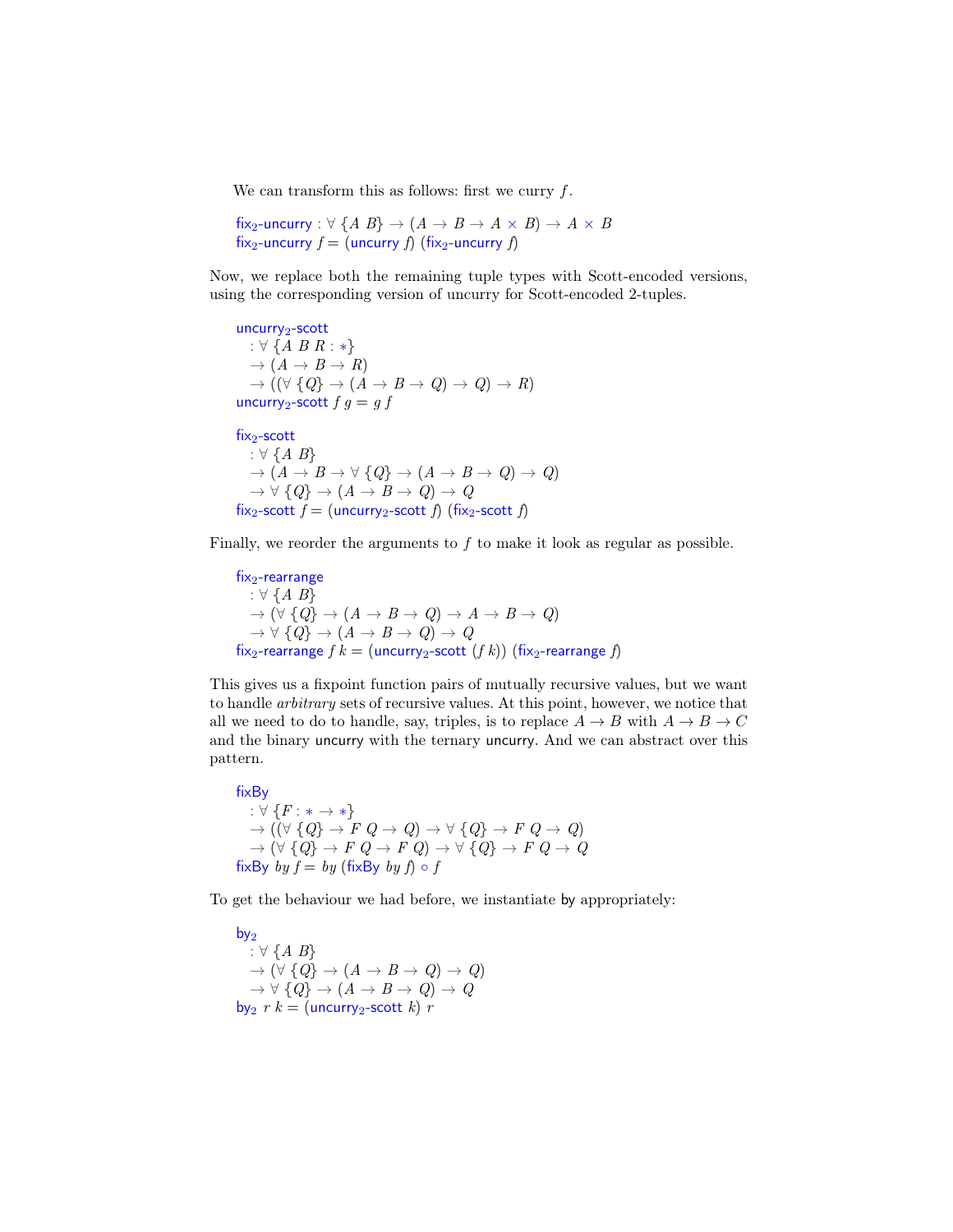```
fixBy<sub>2</sub>: \forall \{A \ B\}\rightarrow (\forall \; \{Q\} \rightarrow (A \rightarrow B \rightarrow \; Q) \rightarrow A \rightarrow B \rightarrow \; Q)\rightarrow \forall \ \{Q\} \rightarrow (A \rightarrow B \rightarrow \ Q) \rightarrow QfixBy_2 = fixBy by_2
```
How do we interpret by? Inlining uncurry into our definition of by<sub>2</sub> we find that it is in fact the identity function! However, by choosing the exact definition we can tweak the termination properties of our fixpoint combinator. Indeed, our current definition does not terminate even in a non-strict language like Agda, since it evaluates the components of the recursive tuple before feeding them into f. However, we can avoid this by "repacking" the tuple so that accessing one of its components will no longer force the other.[7](#page-14-0)

```
– Repacking tuples.
repack_2 : \forall \; \{A \; B\} \rightarrow A \times B \rightarrow A \times Brepack<sub>2</sub> tup = (proj_1 \, tup \, , \, proj_2 \, tup)– Repacking Scott-encoded tuples.
by<sub>2</sub>-repack
   : \forall {A B : *}
    \rightarrow (\forall \{Q:*\} \rightarrow (A \rightarrow B \rightarrow Q) \rightarrow Q)\rightarrow \forall \ \{Q:\ast\} \rightarrow (A \rightarrow B \rightarrow \ Q) \rightarrow Qby<sub>2</sub>-repack r k = k (r (\lambda x y \rightarrow x)) (r (\lambda x y \rightarrow y))
```
Passing  $by_2$ -repack to fixBy gives us a fixpoint combinator that terminates in a non-strict language like Agda or Haskell.

Can we write one that terminates in a strict language? We can, but we incur the same restriction that we have when using the Z combinator: the recursive values must all be functions. This is because we use exactly the same trick, namely  $\eta$ -expanding the values.

```
– with tuples
repack<sub>2</sub>-strict
   : ∀ {A_1 B_1 A_2 B_2 : *}\rightarrow (A_1 \rightarrow B_1) \times (A_2 \rightarrow B_2)\rightarrow (A_1 \rightarrow B_1) \times (A_2 \rightarrow B_2)repack<sub>2</sub>-strict tup = ((\lambda x \rightarrow \text{proj}_1 \; tup \; x), (\lambda x \rightarrow \text{proj}_2 \; tup \; x))– with Scott-encoded tuples
by<sub>2</sub>-strict: \forall \{A_1 \ B_1 \ A_2 \ B_2 : * \}\rightarrow (\forall \; \{Q:*\} \rightarrow ((A_1 \rightarrow B_1) \rightarrow (A_2 \rightarrow B_2) \rightarrow Q) \rightarrow Q)
```
<span id="page-14-0"></span> $^7$  We have defined  $\times$  as a simple data<br>type, rather than using the more sophisticated version in the Agda standard library. The standard library version has different strictness properties — indeed, for that version  $\texttt{repack}_2$  is precisely the identity.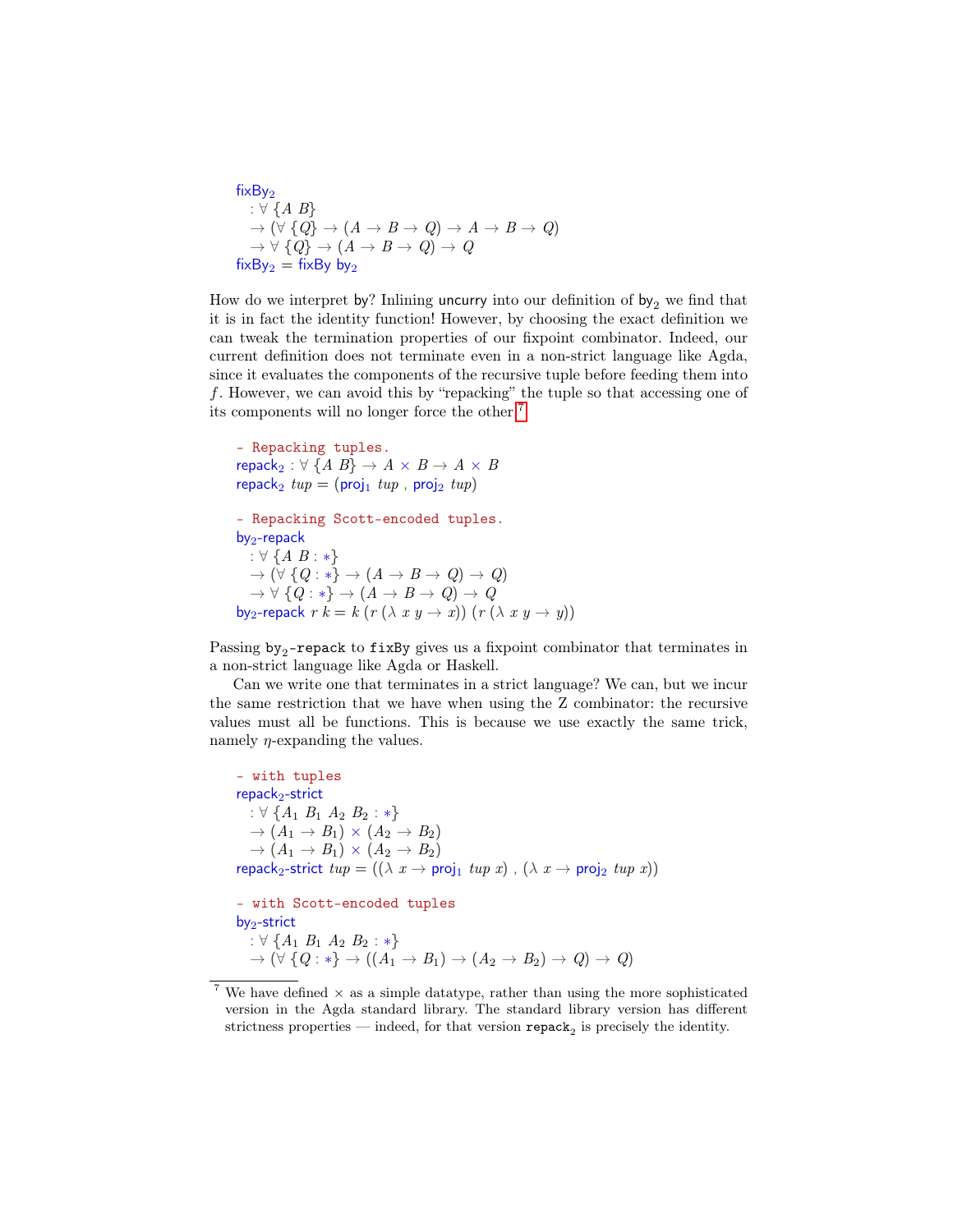<span id="page-15-0"></span>Auxiliary functions Id  $= \lambda(X :: *)$ .  $F \rightsquigarrow G = \forall Q.F Q \rightarrow G Q$ fixBy  $= \Lambda(F::* \Rightarrow *).\lambda(by:(F \rightsquigarrow \text{Id}) \rightarrow (F \rightsquigarrow \text{Id})).$  $z (\lambda(r:(F \rightsquigarrow F) \rightarrow (F \rightsquigarrow \mathsf{Id})) \cdot \lambda(f: F \rightsquigarrow F).by(AQ.\lambda(k: F Q).r f \{Q\} (f \{Q\} k)))$  $\mathsf{sel}_k(\overline{T}) = \lambda(\overline{x : T}).x_k$  $\mathsf{by}(\overline{T}) \;\; = \lambda(r: \forall Q . (\overline{T \rightarrow Q}) \rightarrow Q) . A Q . \lambda(k: \overline{T \rightarrow Q}) . k \; \overline{\underline{r} \; \{Q\} \; (\mathsf{sel}_j \; (\overline{T}))}^j$  $fix(\overline{T}) = fixBy \{ \lambda Q.\overline{T \rightarrow Q} \} by(\overline{T})$ Compilation function  $\mathbb{C}_{\text{termrec}}(\text{let rec } \overline{x} : T = t \text{ in } u)$ = let  $r = \textsf{fix}(\overline{T})\,\, A Q. \dot\lambda\big(k:\overline{T\rightarrow Q}\big)\,\, (\overline{x:T}).k\,\,\overline{t}$ in let  $\overline{x = \underline{r} \,\left\{ T \right\} \,\left( \text{sel}_j \,(\overline{T}) \right)}^j$  in  $u$ 

Fig. 8: Compilation of recursive let-bindings

$$
\rightarrow \forall \{Q: *\} \rightarrow ((A_1 \rightarrow B_1) \rightarrow (A_2 \rightarrow B_2) \rightarrow Q) \rightarrow Q
$$
  
by<sub>2</sub>-strict  $r k = k (\lambda x \rightarrow r (\lambda f_1 f_2 \rightarrow f_1 x)) (\lambda x \rightarrow r (\lambda f_1 f_2 \rightarrow f_2 x))$ 

This gives us general, *n*-ary fixpoint combinators in System  $F^{\mu}_{\omega}$ .

Formal encoding of recursive let-bindings. We define the compilation scheme for recursive term bindings in Figure [8,](#page-15-0) along with a number of auxiliary functions.

The definitions of fixBy, by, and fix are as in our Agda presentation. The function  $\text{sel}_k$  is what we pass to a Scott-encoded tuple to select the kth element. The Z combinator is defined as in the previous section (we do not repeat the definition here). We have given the lazy version of by, but it is straightforward to define the strict version, in exchange for the corresponding restriction on the types of the recursive bindings.

The compilation function is a little indirect: we create a recursive tuple of values, then we let-bind each component of the tuple again! Why not just pass a single function to the tuple that consumes all the components and produces t? The answer is that in order to use the Scott-encoded tuple we need to give it the type of the value that we are producing, which in this case would be the type of t. But we do not know this type without doing type inference on FIR. This way we instead extract each of the components, whose types we do know, since they are in the original let-binding.

Polymorphic recursion with the Z combinator. Neither the simple Z combinator nor our strict fixBy allow us to define recursive values which are not of function type. This might not seem too onerous, but this also forbids defining polymorphic values, such as polymorphic functions. For example, we cannot define a polymorphic map function this way.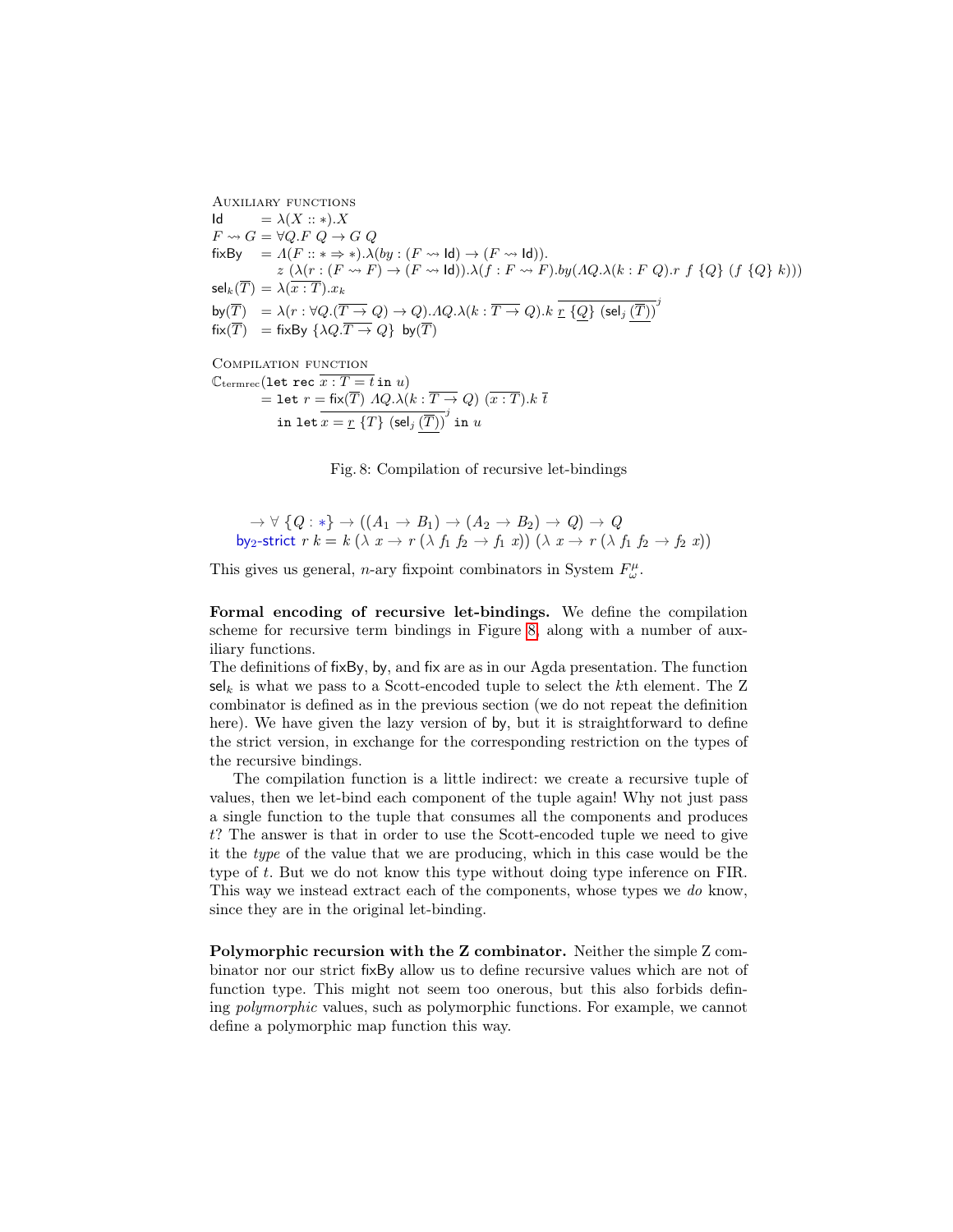```
let rec map : \forall A \ B. (A \rightarrow B) \rightarrow (\text{List } A \rightarrow \text{List } B) =\Lambda A \ B. \ \lambda (f : A \rightarrow B) \ (l : List A)matchList \{A\} l \{ List B\}(Nil \{B\})(\lambda(h : A)(t : List A). Cons {B} (f h) (map {A} {B} f)\texttt{in}~t⇒
let rec map' : Unit \rightarrow \forall A \; B. (A \rightarrow B) \rightarrow (\text{List } A \rightarrow \text{List } B) =\lambda(u : \text{Unit}). AA B. \lambda(f : A \rightarrow B) (l: List A)
                 matchList \{A\} l \{\textsf{List }B\}(Nil \{B\})(\lambda(h : A)(t : List A). Cons {B} (f h) (map' () {A} {B} f)in let map : \forall A \ B.(A \rightarrow B) \rightarrow (\text{List } A \rightarrow \text{List } B) = map'()in t
```


Sometimes we can get around this problem by floating the type abstraction out of the recursion. This will work in many cases, but fails in any instance of polymorphic recursion, which includes most recursive functions over irregular datatypes.

However, we can work around this restriction if we are willing to transform our program. The thunking transformation is a variant of the well-known transformation for simulating call-by-name evaluation in a call-by-value language [\[9\]](#page-28-9)[\[28\]](#page-29-11). Conveniently, this also has the property that it transforms the "thunked" parameters into values of function type, thus making them computable with the Z combinator.

The thunking transformation takes a set of recursive definitions  $f_i: T_i = b_i$ and transforms it by:

- Defining the Unit datatype with a single, no-argument constructor ().
- Creating new (recursive) definitions  $f'_i : \mathsf{Unit} \to T_i = \lambda(u : \mathsf{Unit}).b_i$ .
- Replacing all uses of  $f_i$  in the  $b_i$ s with  $f'_i$  (),
- Creating new (non-recursive) definitions  $f_i: T_i = f'_i$  () to replace the originals.

Now our recursive value is truly of function type, rather than universal type, so we can compile it as normal.

An example is given in Figure [9](#page-16-1) of transforming a polymorphic map function.

#### <span id="page-16-0"></span>4.3 Non-recursive datatype bindings

Non-recursive datatypes are fairly easy to compile. We will generalize the Scottencoding approach described in Section [2.](#page-3-0)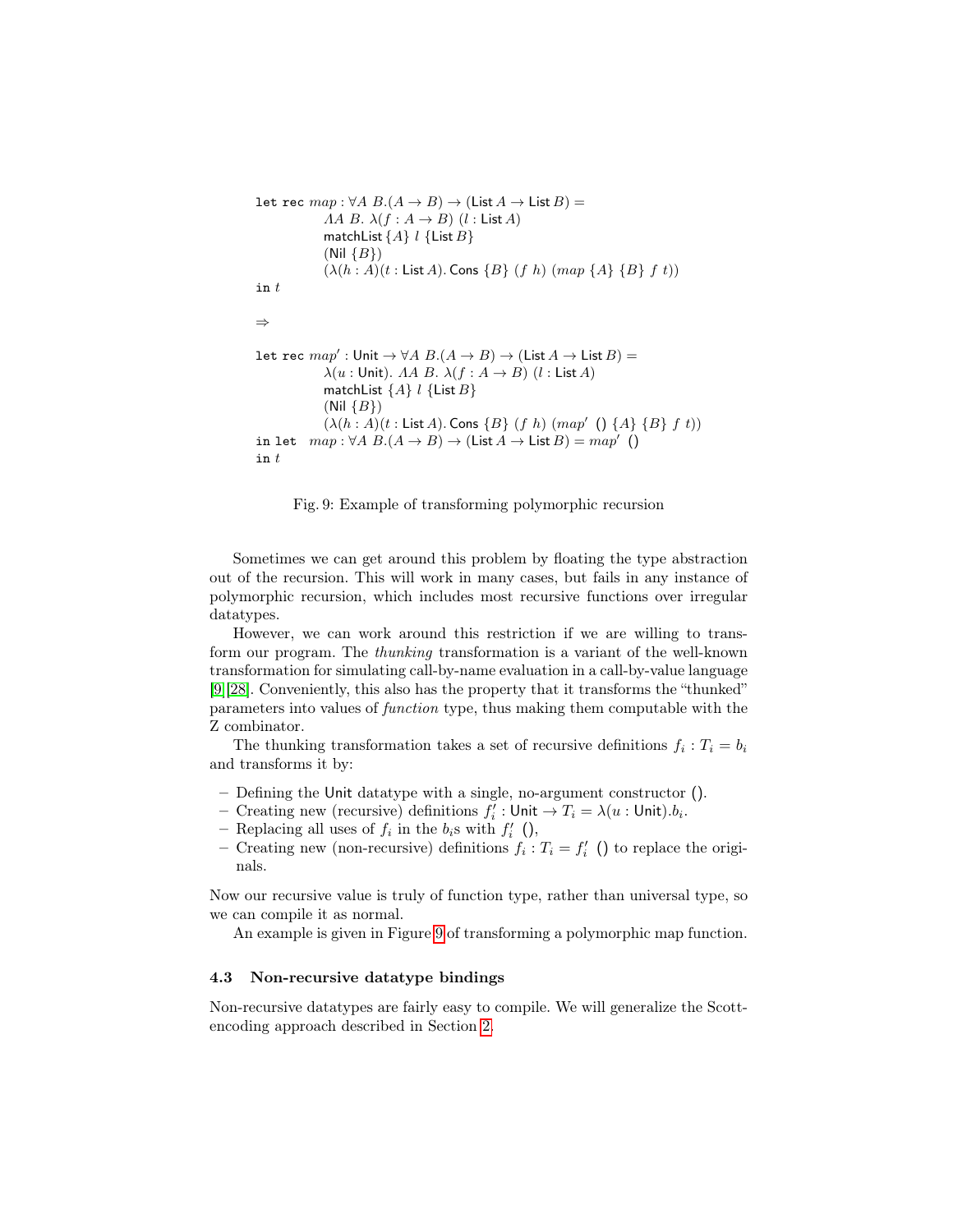<span id="page-17-0"></span>Throughout this figure when  $d$  or  $c$  is an argument  $d =$  data  $X(\overline{Y::K}) = (\overline{c})$  with x  $c = x(\overline{T})$ Auxiliary functions unveil $(d, t) = t[X := \text{dataTy}(d)]$ constr $k(d, c)$  = unveil $(d, A(\overline{Y::K}).\lambda(\overline{a:T}).AR.\lambda(\overline{b:\text{branchTy}(c, \underline{R})})$   $b_k$   $\overline{a})$  $\mathsf{constrs}(d) = \overline{\mathsf{constr}_j(\underline{d},c_j)}^j$ match $(d) = \Lambda(\overline{Y : : K}) \cdot \lambda(x : (\text{dataTy}(d), \overline{Y}) \cdot x)$ Compilation function  $\mathbb{C}_{data}(\texttt{let } d \texttt{ in } t)$  $= (\Lambda(\text{dataBind}(d)).\lambda(\text{constrBinds}(d)).\lambda(\text{matchBind}(d)).t)$  $\{dataTy(d)\}$ constrs $(d)$  $match(d)$ 

Fig. 10: Compilation of non-recursive datatype bindings

We define the compilation scheme for non-recursive datatype bindings in Figure [10,](#page-17-0) along with a number of auxiliary functions in addition to those in Figure [3.](#page-6-1)

Let's go through the auxiliary functions in turn (both those in Figure [3](#page-6-1) and Figure [10\)](#page-17-0), using the Maybe datatype as an example.

 $d :=$  data Maybe  $A = (Nothing(), Just(A))$  with match

– branchTy(c, R) computes the type of a function which consumes all the arguments of the given constructor, producing a value of type R.

> branchTy(Nothing(),  $R$ ) = R branchTy(Just  $A, R$ ) =  $A \rightarrow R$

 $-$  dataKind(d) computes the kind of the datatype type. This is a kind arrow from the kinds of all the type arguments to ∗.

dataKind(Maybe) =  $* \Rightarrow *$ 

 $-$  dataTy(d) computes the Scott-encoded datatype. This binds the type variables with a lambda and then constructs the pattern matching function type using the branch types.

$$
dataTy(d) = \lambda A. \forall R.R \to (A \to R) \to R
$$

– constrTy( $c, T$ ) computes the type of a constructor of the datatype d.

constrTy(Nothing(), Maybe) =  $\forall A$ . Maybe A constrTy(Just A, Maybe) =  $\forall A.A \rightarrow \text{Maybe } A$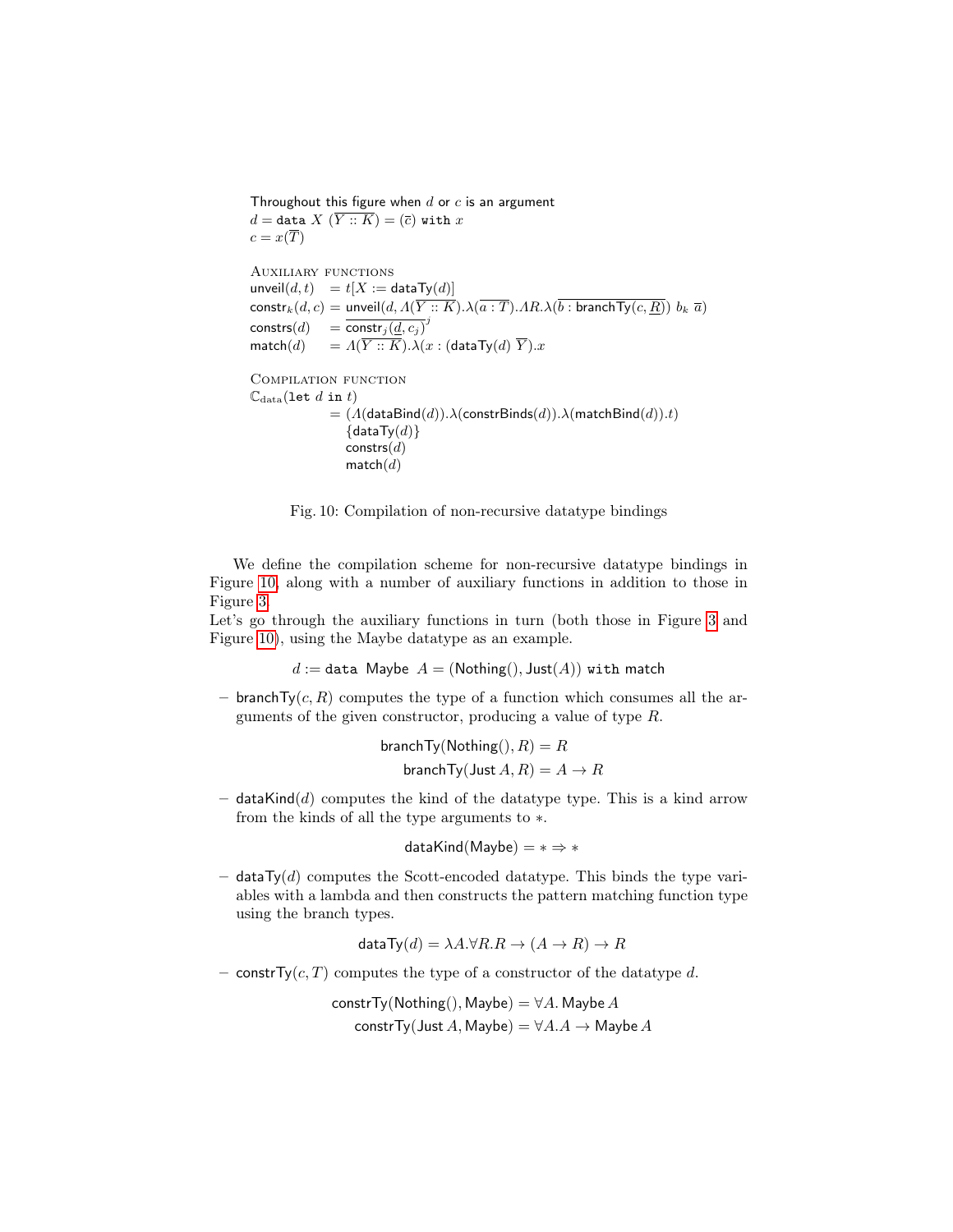– unveil $(d, t)$  "unveils" the datatype inside a type or term, replacing the abstract definition with the concrete, Scott-encoded one. We apply this to the definition of the constructors, for a reason we will see shortly. This makes no difference for non-recursive datatypes, but will matter for recursive ones.

unveil
$$
(d, t) = t
$$
[Maybe :=  $\lambda A \forall R.R \rightarrow (A \rightarrow R) \rightarrow R$ ]

– constructor of a datatype. To match the signature of the constructor, this is type abstracted over the type variables and takes arguments corresponding to each of the constructor arguments. Then it constructs a pattern matching function which takes branches for each alternative and uses the kth branch on the constructor arguments.

$$
constr_1(d, \text{Nothing}()) = \Lambda A \cdot \Lambda R \cdot \lambda (b_1 : R)(b_2 : A \to R) \cdot b_1
$$

$$
constr_2(d, \text{Just}(A)) = \Lambda A \cdot \lambda (v : A) \cdot \Lambda R \cdot \lambda (b_1 : R)(b_2 : A \to R) \cdot b_2 v
$$

 $-$  matchTy(d) computes the type of the datatype matcher, which converts from the abstract datatype to a pattern-matching function — that is, precisely the Scott-encoded type.

$$
\text{matchTy}(d) = \forall A. \text{ Maybe } A \to (\forall R.R \to (A \to R) \to R)
$$

 $-$  match(d) computes the definition of the matcher of the datatype, which is the identity.

$$
\mathsf{match}(d) = AA.\lambda(v : \mathsf{Maybe}\,A).v
$$

The basic idea of the compilation scheme itself is straightforward: use type abstraction and lambda abstraction to bind names for the type itself, its constructors, and its match function.

There is one quirk: usually when encoding let-bindings we create an *imme*diately applied type- or lambda-abstraction, but here they are interleaved. The reason for this is that the datatype must be abstract inside the signature of the constructors and the match function, since otherwise any uses of those functions inside the body will not typecheck. But inside the *definitions* the datatype must be concrete, since the definitions make use of the concrete structure of the type. This explains why we needed to use unveil $(d, t)$  on the definitions of the constructors, since they appear outside the scope in which we define the abstract type. Note that this means we really must perform a substitution rather than creating a let-binding, since that would simply create another abstract type.[8](#page-18-0)

<span id="page-18-0"></span> $8$  It is well-known that abstract datatypes can be encoded with existential types ([\[22\]](#page-29-12)). The presentation we give here is equivalent to using a value of existential type which is immediately unpacked, and where existential types are given the typical encoding using universal types.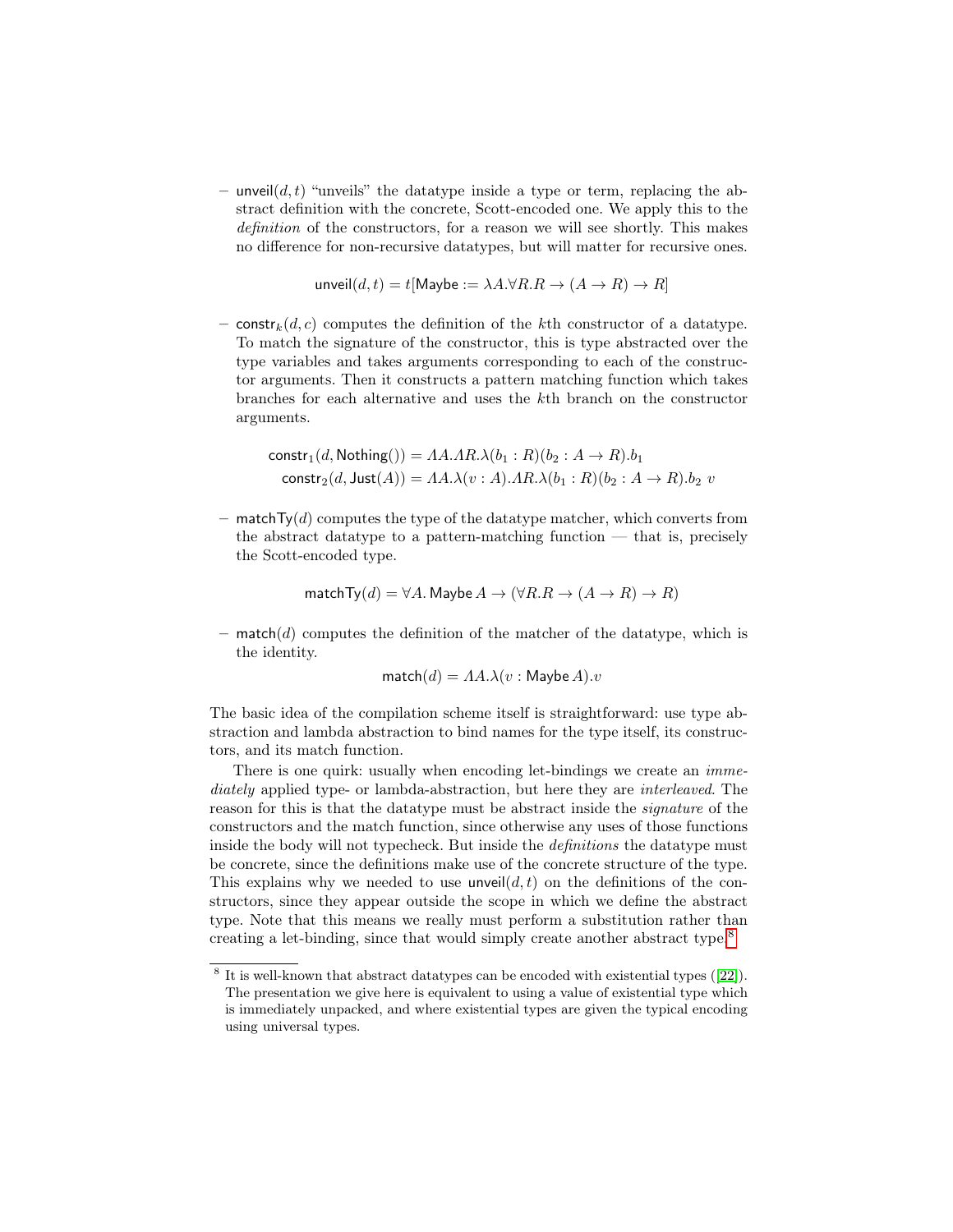Consider the following example:

|                              | $\mathbb{C}_{data}$ (let data Maybe $A = (Nothing(), Just(A))$ with match         |
|------------------------------|-----------------------------------------------------------------------------------|
|                              | in match $\{\ln t\}$ (Just $\{\ln t\}$ 1) 0 ( $\lambda x$ : $\ln t$ . $x + 1$ ))  |
| (signature of Maybe)         | $= (A(Maybe :: * \Rightarrow *)$ .                                                |
| (signature of Nothing)       | $\lambda$ (Nothing: $\forall A$ . Maybe A).                                       |
| (siganture of <b>Just</b> )  | $\lambda$ (Just : $\forall A.A \rightarrow$ Maybe A).                             |
| (signature of match)         | $\lambda$ (match : $\forall A$ . Maybe $A \to \forall R.R \to (A \to R) \to R$ ). |
| (body of the let)            | match $\{\ln t\}$ (Just $\{\ln t\}$ 1) 0 ( $\lambda x$ : $\ln t$ . $x + 1$ ))     |
| (definition of Maybe)        | $(\lambda A. \forall R.R \rightarrow (A \rightarrow R) \rightarrow R)$            |
| (definition of Nothing)      | $(AA \cdot AR \cdot \lambda(b_1 : R) (b_2 : A \rightarrow R) \cdot b_1)$          |
| (definition of <b>Just</b> ) | $(AA.\lambda(v_1:A).AR.\lambda(b_1:R)$ $(b_2:A\rightarrow R).b_2$ $v_1)$          |
| (definition of match)        | $(AA.\lambda(v:\forall R.R \rightarrow (A \rightarrow R) \rightarrow R).v)$       |

Here we can see that:

- Just needs to produce the abstract type inside the body of the let, otherwise the application of match will be ill-typed.
- The definition of Just produces the Scott-encoded type.
- match maps from the abstract type to the Scott-encoded type inside the body of the let.
- The definition of match is the identity on the Scott-encoded type.

#### <span id="page-19-0"></span>4.4 Recursive datatype bindings

Adding singly recursive types is comparatively straightforward. We can write our datatype as a type-level function (often called a "pattern functor" [\[3\]](#page-28-10)) with a parameter for the recursive use of the type, and then use our fixpoint operator to produce the final datatype.<sup>[9](#page-19-1)</sup>

```
ListF : (* \rightarrow *) \rightarrow (* \rightarrow *)ListF List A =– This is the normal Scott-encoding, using the
  – recursive 'List' provided by the pattern functor.
  \forall \{R : * \} \rightarrow R \rightarrow (A \rightarrow List A \rightarrow R) \rightarrow RList : ∗ → ∗
List A = IFix ListF A
```
However, it is not immediately apparent how to use this to define mutually recursive datatypes. The type of ifix is quite restrictive: we can only produce something of kind  $k \Rightarrow *$ .

<span id="page-19-1"></span><sup>&</sup>lt;sup>9</sup> This is where the Scott encoding really departs from the Church encoding: the recursive datatype itself appears in our encoding, since we are only doing a "onelevel" fold whereas the Church encoding gives us a full recursive fold over the entire datastructure.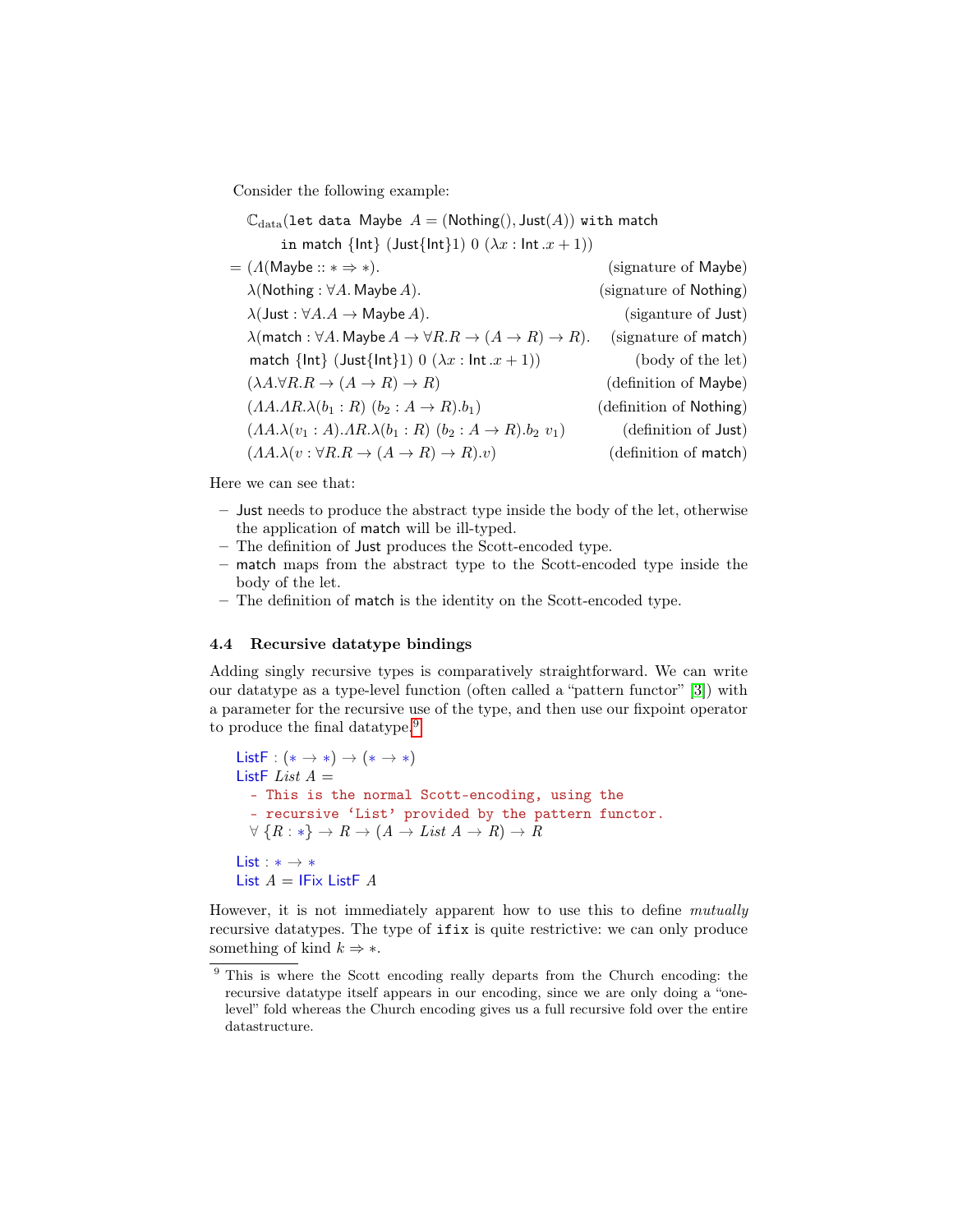If we had kind-level products and an appropriate fixpoint operator, then we could do this relatively easily by defining a singly recursive product of our datatypes. However, we do not have products in our kind system.

But we can encode type-level products. In [\[32\]](#page-30-0) the authors use the fact that an *n*-tuple can be encoded as a function from an index to a value, and thus type-level naturals can be used as the index of a type-level function to encode a tuple of types. We take a similar approach except that we will not use a natural to index our type, but rather a richer datatype. This will prove fruitful when encoding parameterized types.

Let's consider an example: the mutually recursive types of trees and forests.

```
mutual
   data Tree<sub>0</sub> (A : *) : * where
       node_0: A \rightarrow Forest<sub>0</sub> A \rightarrow Tree<sub>0</sub> A
   data Forest<sub>0</sub> (A : *) : * where
       nil_0: Forest<sub>0</sub> A
       \cos_0 : Tree<sub>0</sub> A \rightarrow Forest<sub>0</sub> A \rightarrow Forest<sub>0</sub> A
```
First of all, we can rewrite this with a "tag" datatype indicating which of the two cases in our datatype we want to use. That allows us to use a single data declaration to cover both of the types. Moreover, the tag can include the type parameters of the datatype, which is important in the case that they differ between the different datatypes.

```
data \mathsf{TreeForest}^{t} : \ast \mathsf{where}- 'Tree<sup>t</sup> A' tags the type 'Tree A'
  Tree{}^t: * \to \mathsf{TreeForest}{}^t- 'Forest<sup>t</sup> A' tags the type 'Forest A'
  Forest{}^t: * \to \mathsf{TreeForest}{}^tmodule Single where
  – This mutual recursion is not strictly necessary,
  – and is only there so we can define the 'Tree'
  – and 'Forest' aliases for legibility.
  mutual
    – Type alias for the application of the main
    – datatype to the 'Tree' tag
    Tree : ∗ → ∗
    Tree A = TreeForest (Tree<sup>t</sup> A)
    – Type alias for the application of the main
    – datatype to the 'Forest' tag
    Forest : ∗ → ∗
    Forest A = TreeForest (Forest<sup>t</sup> A)
    data TreeForest : TreeForest<sup>t \rightarrow *</sup> where
```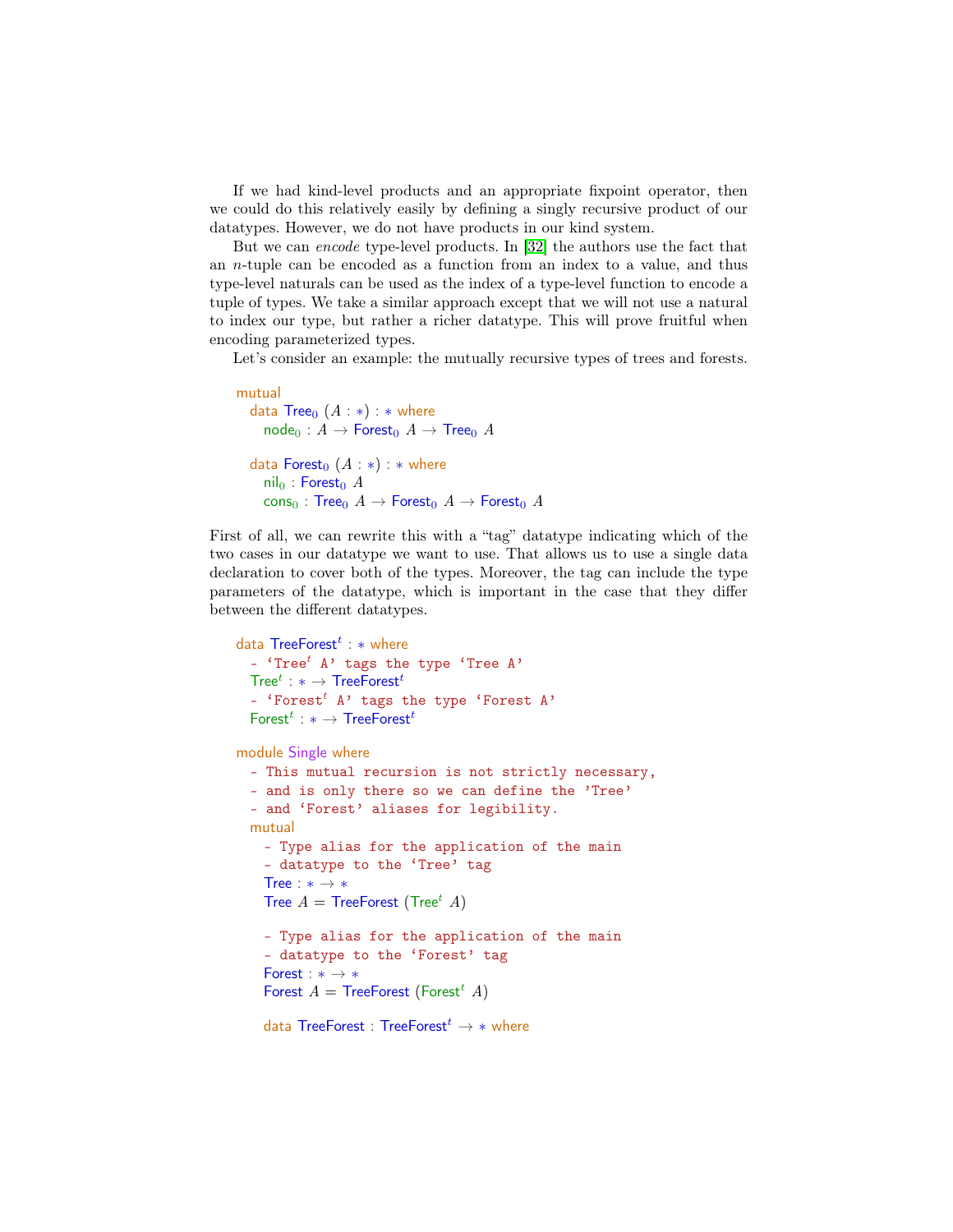```
node : \forall \{A\} \rightarrow A \rightarrow Tree A \rightarrow Tree Anil : \forall \{A\} \rightarrow Forest A
cons : \forall \{A\} \rightarrow Tree A \rightarrow Forest A \rightarrow Forest A
```
That has eliminated the mutual recursion, but we still have a number of problems:

- We are relying on Agda's data declarations to handle recursion, rather than our fixpoint combinator.
- We are using inductive families, which we don't have a way to encode.
- TreeForest<sup>t</sup> is being used at the kind level, but we don't have a way to encode datatypes at the kind level.

Fortunately, we can get past all of these problems. Firstly we need to make our handling of the different constructors more uniform by encoding them as sums of products.

```
module Constructors where
  mutual
    Tree : ∗ → ∗
    Tree A = TreeForest (Tree<sup>t</sup> A)
    Forest : ∗ → ∗
    Forest A = TreeForest (Forest<sup>t</sup> A)
    – This chooses the type of the constructor
    – given the tag
    TreeForestF : TreeForest^t \rightarrow *– The 'Tree' constructor takes a pair of
    – an 'A' and a 'Forest A'
    TreeForestF (Tree<sup>t</sup> A) = A \times Forest A– The 'Forest' constructor takes either nothing,
    – or a pair of a 'Tree A' and a 'Forest A'
    TreeForestF (Forest<sup>t</sup> A) = \top \oplus Tree A \times Forest A
    \{-# NO POSITIVITY CHECK #-}
    data TreeForest (tag : \textsf{TreeForest}^t) : * \textsf{where}treeForest : TreeForestF tag \rightarrow TreeForest tag
```
If we now rewrite TreeForestF to take the recursive type as a parameter instead of using it directly, we can write this with ifix.

module IFixed where TreeForestF : (TreeForest<sup>t</sup>  $\rightarrow *$ )  $\rightarrow$  (TreeForest<sup>t</sup>  $\rightarrow *$ ) TreeForestF  $Rec$  (Tree<sup>t</sup>  $A$ ) =  $A \times Rec$  (Forest<sup>t</sup> A) TreeForestF  $Rec$  (Forest<sup>t</sup> A) =  $\top \oplus Rec$  (Tree<sup>t</sup> A) × Rec (Forest<sup>t</sup> A) TreeForest : TreeForest $^t \rightarrow *$ TreeForest = IFix TreeForestF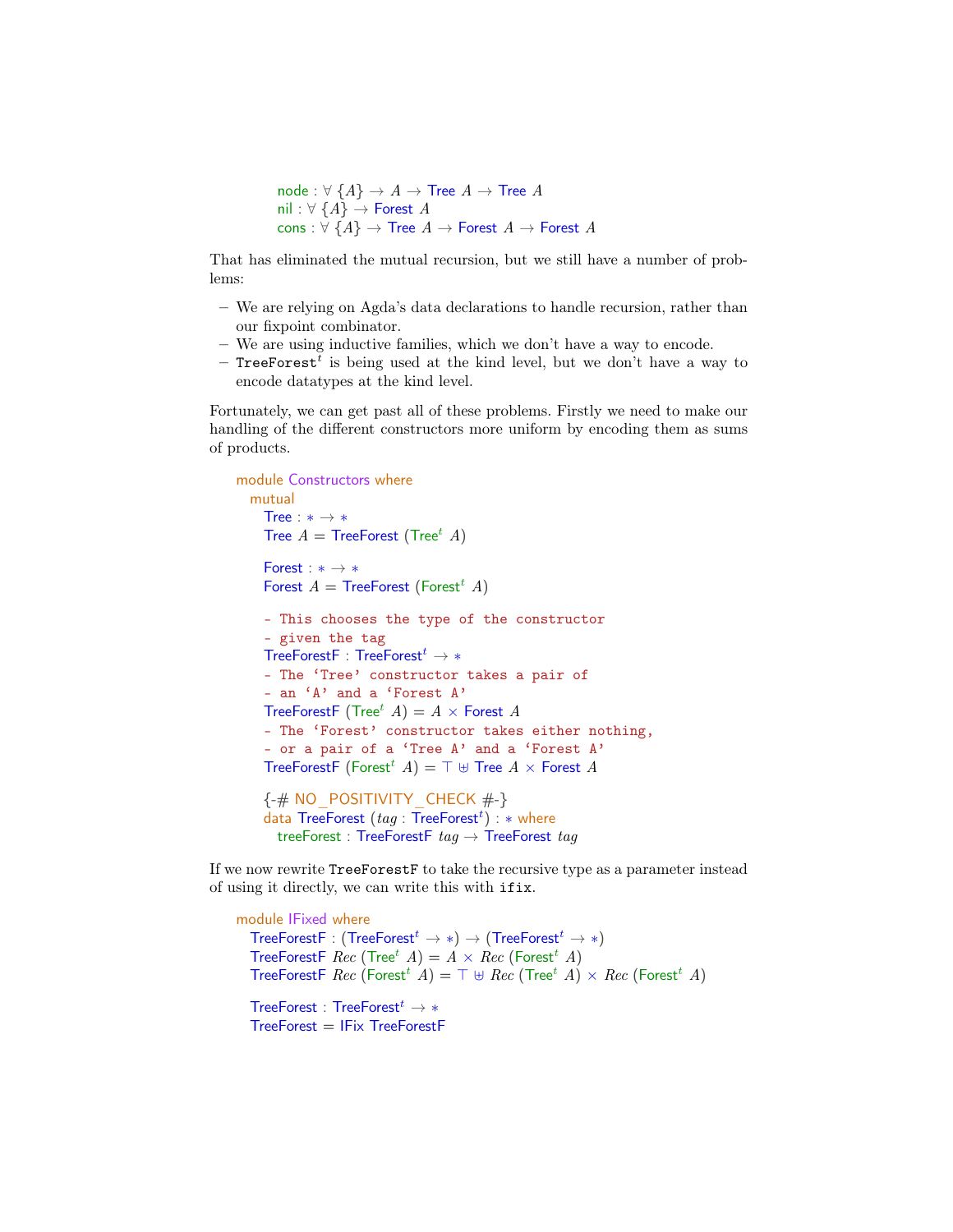Finally, we need to encode the remaining datatypes that we have used. The sums and products in the right-hand-side of TreeForestF should be Scott-encoded as usual, since they represent the constructors of the datatype.

The tag type is more problematic. The Scott encoding of the tag type we have been using would be:

Scott-tag =  $\forall$   $\{R : * \} \rightarrow (* \rightarrow R) \rightarrow (* \rightarrow R) \rightarrow R$ 

However, we do not have polymorphism at the kind level! But if we look at how we use the tag we see that we only ever match on it to produce something of kind ∗, and so we can get away with immediately instantiating this to ∗.

```
module Encoded where
   – Tag type instantiated to '∗'
   TreeForest<sup>e</sup> : ∗
  TreeForest<sup>e</sup> = (* \rightarrow *) \rightarrow (* \rightarrow *) \rightarrow *- Encoded 'Tree<sup>t</sup>, tag
   Treee^e : * \to TreeForeste^eTree<sup>e</sup> A = \lambda T F \rightarrow T A- Encoded '\text{Forest}^{t}' tag
   \mathsf{Forest}^e: \ast \to \mathsf{TreeForest}^eForest<sup>e</sup> A = \lambda T F \rightarrow F ATreeForestF : (TreeForest<sup>e</sup> \rightarrow *) \rightarrow (TreeForest<sup>e</sup> \rightarrow *)
  TreeForestF Rec \, taq =– Pattern matching has been replaced by application
     tag
        – The encoded 'Tree' constructor
        (\lambda \: A \to \forall \: \{R\} \to (A \to Rec \: (Forest^e \: A) \to R) \to R)– The encoded 'Forest' constructor
        (\lambda \ A \to \forall \ \{R\} \to R \to (Rec \ (Tree \ A) \to Rec \ (Forest^e \ A) \to R) \to R)TreeForest : TreeForeste \rightarrow *TreeForest = IFix TreeForest
```
This, finally, gives us a completely System  $F^{\mu}_{\omega}$ -compatible encoding of our mutually recursive datatypes.

Formal encoding of recursive datatypes. We define the compilation scheme for recursive datatype bindings in Figure [11,](#page-23-0) along with a number of auxiliary functions. We will reuse some of the functions from Figure [10,](#page-17-0) but many of them need variants for the recursive case, which are denoted with a rec superscript. Let's go through the functions again, this time using Tree and Forest as examples:

 $d_1 :=$  data Tree  $A = (Node(A, Forest A))$  with matchTree  $d_2 :=$  data Forest  $A = (Nil(), Cons(Tree A, Forest A))$  with matchForest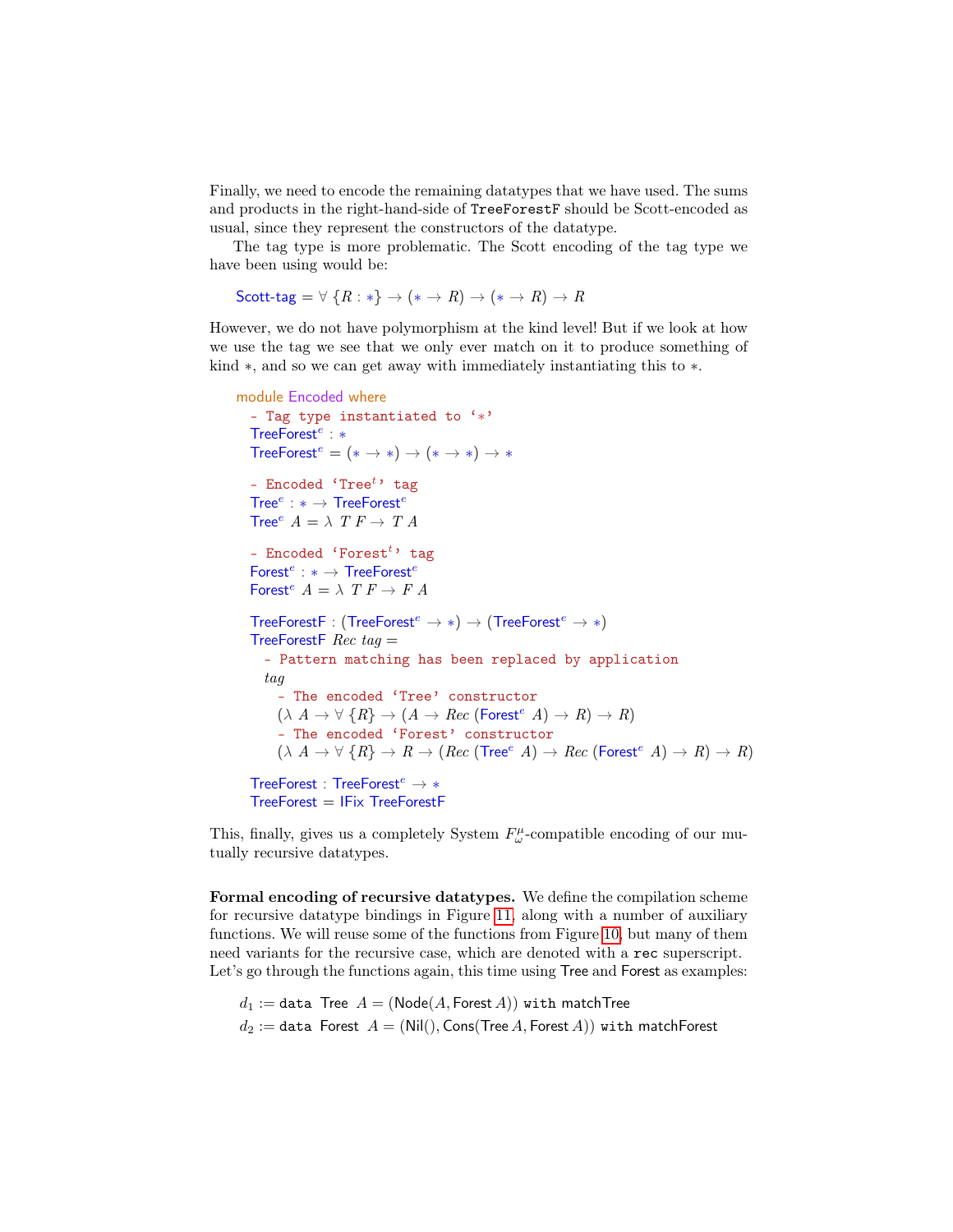<span id="page-23-0"></span>Throughout this figure when  $l, d$ , or  $c$  is an argument  $l =$  let rec  $\overline{d}$  in  $t$  $d =$  data  $X(\overline{Y :: K}) = (\overline{c})$  with  $x$  $c = x(\overline{T})$ 

Auxiliary functions  $tagKind(l) = \overline{dataKind(d) \Rightarrow *}$  $\begin{array}{l} \mathsf{tag}_k(l,d) \ \mathsf{inst}_k(f,l,d) \end{array}$  $(l,d) \qquad \qquad = \lambda(Y::K).\lambda(X::\mathsf{dataKind}}(d)).X_k \; Y$  $\mathsf{inst}_k(f, l, d)$  =  $\lambda(Y :: K).f$   $(\mathsf{tag}_k(l, d) \ Y)$  $\mathsf{family}(l) \quad \qquad = \lambda(r::\overline{\mathsf{dataKind}(d) \Rightarrow}\ \ast) \ \ . \lambda(t::\mathsf{tagKind}(l)).\ \mathsf{let} \ \ \overline{X = \mathsf{inst}_j(\underline{r},\underline{l},d_j)}^j \ \ \mathsf{in} \ \ t \ \ \overline{\mathsf{dataTy}(d)}$  ${\sf instFamily}_k(l, d) = \lambda(Y::K)$ . ifix  ${\sf family}(l)$   $({\sf tag}_k(l, d)$   $Y)$ unveil $\textsf{I}^\textsf{rec}(l,t) \quad \quad = t\overline{[X := \textsf{instFamily}_j(l,d_j)]}^j$  $\mathsf{constr}_{k,m}^{\mathsf{rec}}(l,d,c) = A(\overline{Y::K}).\lambda(\overline{a:T}).$  wrap  $\; \mathsf{family}(l) \; (\mathsf{tag}_{k}(l,d) \; \overline{Y}) \; (AR.\lambda(\overline{b:\mathsf{branchTy}(c,\underline{R})}). \; b_m \; \overline{a})$  $\mathsf{constr}^\mathtt{rec}_k(l,d) \quad = \overline{\mathsf{constr}^\mathtt{rec}_{k,j}(\underline{l},\underline{d},c_j)}^j$  $\mathsf{match}^\mathtt{rec}_k(l, d)$  $\mathcal{L}_k^{\mathsf{rec}}(l,d) \quad = A(Y::K) . \lambda(x:\mathsf{instFamily}_k(l,d)\;Y).$  unwrap  $x$ 

```
Compilation function
```

$$
\begin{array}{ll}\mathbb{C}_{\mathrm{datarec}}(l)&=&\big(A(\overline{\mathsf{dataBind}(d)}).\lambda(\overline{\mathsf{constrBinds}(d)}).\lambda(\overline{\mathsf{matchBind}(d)}).t)\notag\\ &\xrightarrow{\{\mathsf{instFamily}_j(l,d_j)^j\}}\overline{\mathsf{constrs}_j^\mathsf{rec}(l,d_j)^j} \\ &\xrightarrow{\mathsf{match}^\mathsf{rec}_j(l,d_j)^j}\end{array}
$$

Fig. 11: Compilation of recursive datatype bindings

 $-$  tagKind(l) defines the kind of the type-level tags for our datatype family, which is a Scott-encoded tuple of types.

$$
tagKind(l) = (* \Rightarrow *) \Rightarrow (* \Rightarrow *) \Rightarrow *
$$

-  $\text{tag}_k(l, d)$  defines the tag type for the datatype d in the family.

 $\textsf{tag}_1(l,\textsf{Tree}) = \lambda A.\lambda(v_1::* \Rightarrow *) (v_2::* \Rightarrow *) . v_1 \; A$  $\mathsf{tag}_2(l, \mathsf{Forest}) = \lambda A.\lambda(v_1::* \Rightarrow *) (v_2::* \Rightarrow *).v_2 \; A$ 

–  $\text{inst}_k(f, l, d)$  instantiates the family type f for the datatype d in the family by applying it to the datatype tag.

$$
inst_1(f, l, \text{Tree}) = \lambda A.f \text{ (tag}_1(l, \text{Tree}) \ A)
$$

$$
inst_2(f, l, \text{Forest}) = \lambda A.f \text{ (tag}_2(l, \text{Forest}) \ A)
$$

 $-$  family(l) defines the datatype family itself. This takes a recursive argument and a tag argument, and applies the tag to the Scott-encoded types of the datatype components, where the types themselves are instantiated using the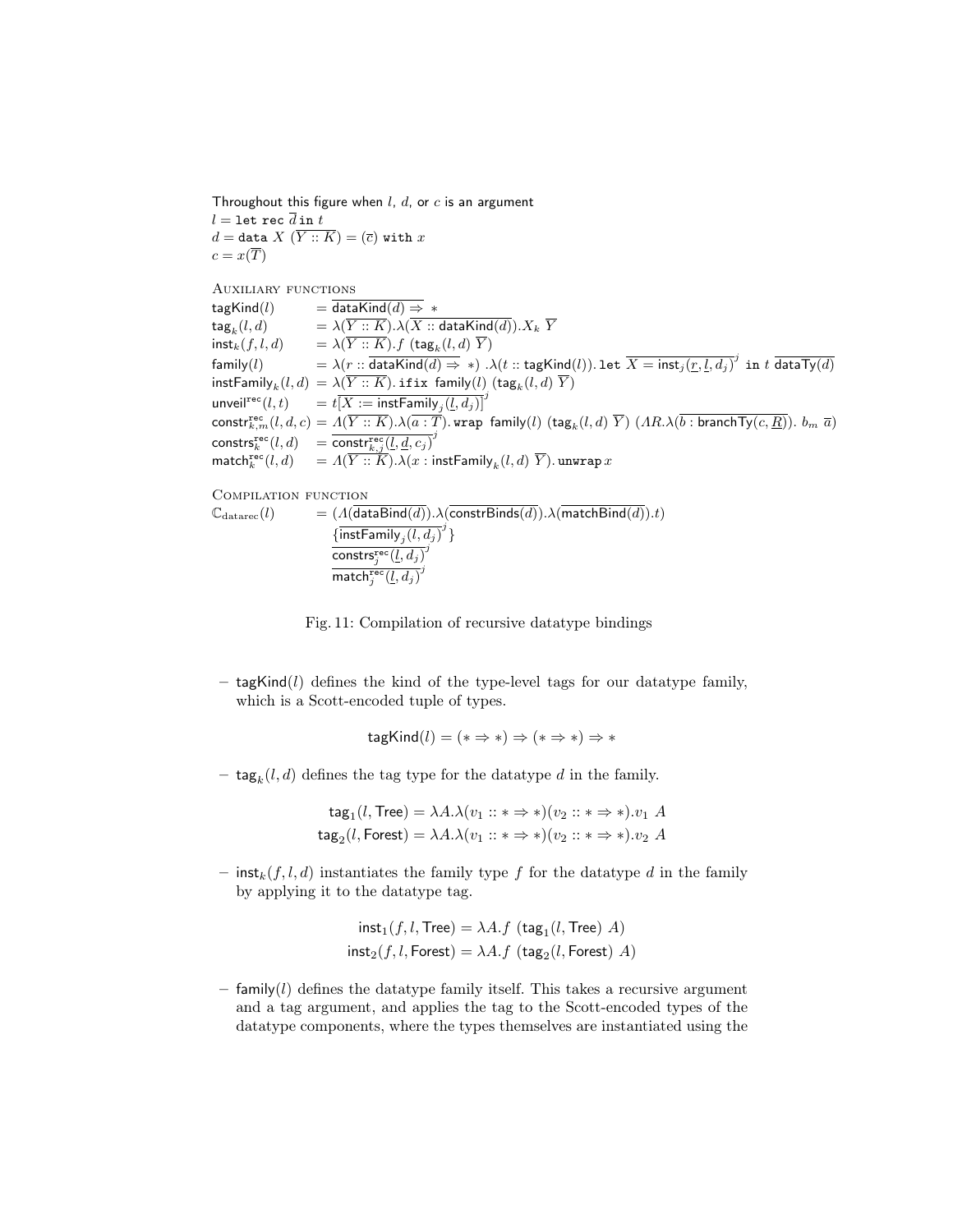recursive argument.

$$
\begin{aligned}\n\text{family}(l) &= \lambda r \ t. \ \text{let} \\
& \text{Tree} &= \text{inst}_1(r, l, \text{Tree}) \\
& \text{Forest} &= \text{inst}_2(r, l, \text{Forest}) \\
& \text{in } t \ \text{dataTy}(d_1) \ \text{dataTy}(d_2) \\
\text{dataTy}(d_1) &= \lambda A. \forall R. (A \rightarrow \text{Forest } A \rightarrow R) \rightarrow R \\
\text{dataTy}(d_2) &= \lambda A. \forall R. R \rightarrow (\text{Tree } A \rightarrow \text{Forest } A \rightarrow R) \rightarrow R\n\end{aligned}
$$

- instFamily $_k(l, d)$  is the full recursive datatype family instantiated for the datatype d, much like  $\text{inst}_k(f, l, d)$ , but with the full datatype family.

instFamily<sub>1</sub>(*l*, Tree) = 
$$
\lambda A
$$
. ifix (family(*l*)) (tag<sub>1</sub>(*l*, Tree) *A*)

- unveil<sup>rec</sup>(l, t) "unveils" the datatypes as before, but unveils all the datatypes and replaces them with the full recursive definition instead of just the Scottencoded type.
- construe  $(k, d, c)$  defines the constructor c of the datatype d in the family. It is similar to before, but includes a use of wrap.

 $\text{constr}_{1,1}^{\text{rec}}(l,\text{Tree},\text{Node}) = AA.\lambda(v_1:A)(v_2:\text{Forest }A).$ wrap  $(\mathsf{instFamily}_{1}(l,\mathsf{Tree}))$   $A$  $(AR.\lambda(b_1 : A \rightarrow \text{Forest } A \rightarrow R).b_1 v_1 v_2)$  $\text{constr}_{2,1}^{\text{rec}}(l, \text{Forest}, \text{Nil}) = AA.$ wrap  $(\mathsf{instFamily}_2(l,\mathsf{Forest}))$   $A$  $(AR.\lambda(b_1:R)(b_2:Tree A \rightarrow Forest A \rightarrow R).b_1)$  $\text{constr}_{2,2}^{\text{rec}}(l, \text{Forest}, \text{Cons}) = AA.\lambda(v_1 : \text{Tree }A)(v_2 : \text{Forest }A).$ wrap  $(\mathsf{instFamily}_2(l,\mathsf{Forest}))$   $A$  $(AR.\lambda(b_1:R)(b_2:Tree A \rightarrow Forest A \rightarrow R).b_2 v_1 v_2)$ 

– match<sup>rec</sup> $(l, d)$  defines the matcher of the datatype d as before, but includes a use of unwrap.

$$
\begin{aligned}\n\text{match}_1^{\text{rec}}(l, \text{Tree}) &= A A. \lambda(v : \text{Tree } A). \text{unwrap } v \\
\text{match}_2^{\text{rec}}(l, \text{Forest}) &= A A. \lambda(v : \text{Forest } A). \text{unwrap } v\n\end{aligned}
$$

### <span id="page-24-0"></span>5 Compiler implementation in Agda

As a supplement to the presentation in this paper, we have written a formalisation of a FIR compiler in Agda.[10](#page-24-1) The compiler includes the syntax, the type system (the syntax is intrinsically typed, so there is no need for a typechecker), and implementations of several of the passes. In particular, we have implemented:

<span id="page-24-1"></span> $\frac{10}{10}$  The complete source can be found in [the Plutus repository.](https://github.com/input-output-hk/plutus/tree/3008f78ed7f75cdd98da7fb06f06345fc52c2e31/papers/unraveling-recursion)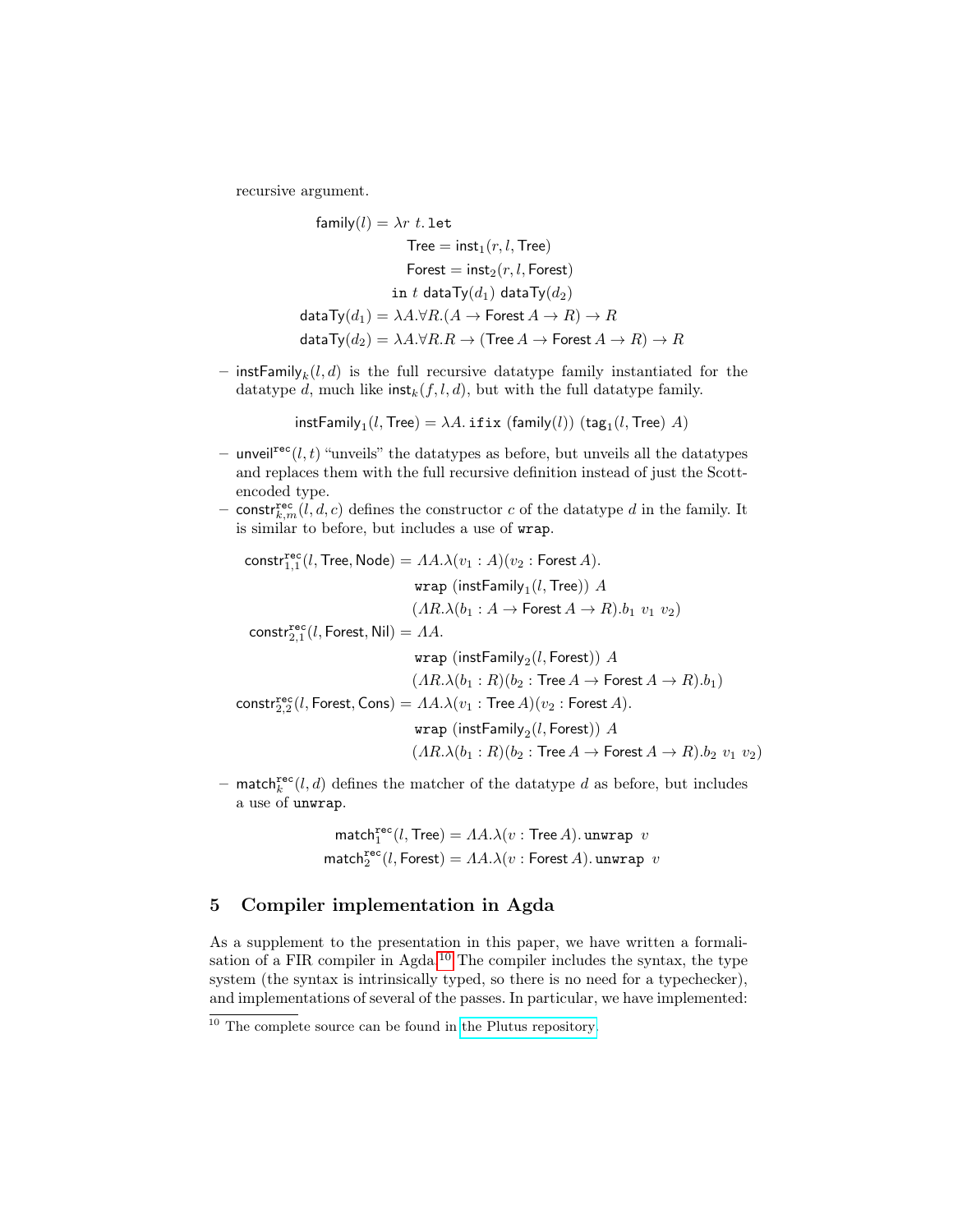- Type-level compilation of mutually recursive data<br>types into System  $F^\mu_\omega$  types.
- Term-level compilation of mutually recursive terms into System  $F^{\mu}_{\omega}$  terms.

The Agda presentation uses an intrinsically-typed syntax, where terms are identified with their typing derivations [\[2\]](#page-28-11). This means that the compilation process is provably kind- and type-preserving.

However, the implementation is incomplete. The formalization is quite involved since the term-level parts of datatypes (constructors) must exactly line up with the type-level parts. Moreover, we have not proved any soundness results beyond type preservation. The complexity of the encodings makes it very hard to prove soundness. The artifact contains some further notes on the difficulties in the implementation.

### 6 Optimization

FIR has the virtue that it is significantly easier to optimize than System  $F^{\mu}_{\omega}$ . Here are two examples.

#### 6.1 Dead binding elimination

Languages with let terms admit a simple form of dead code elimination: any bindings in let terms which are unused can be removed. A dead binding in a FIR term can be easily identified by constructing a dependency graph over the variables in the term, and eliminating any bindings for unreachable variables.

We can certainly do something with the compiled form of simple, nonrecursive let bindings in System  $F^{\mu}_{\omega}$ . These are compiled to immediately-applied lambda abstractions, which is an easy pattern to identify, and it is also easy to work out whether the bound variable is used.

Recursive let bindings are much trickier. Here the compiled structure is obscured by the fixpoint combinator and the construction and deconstruction of the encoded tuple, which makes the pattern much harder to spot. Datatype bindings are similarly complex.

The upshot is that it is much easier to perform transformations based on the structure of variable bindings when those bindings are still present in their original form.

#### 6.2 Case-of-known-constructor

The case-of-known-constructor optimization is very important for functional programming languages with datatypes (see e.g. [\[26,](#page-29-0) section 5]). When we perform a pattern-match on a term which we know is precisely a constructor invocation, we can collapse the immediate construction and deconstruction.

For example, we should be able to perform the following transformation:

match {Int} (Just {Int} 1) 0  $(\lambda x.x + 1) \Longrightarrow (\lambda x.x + 1) 1$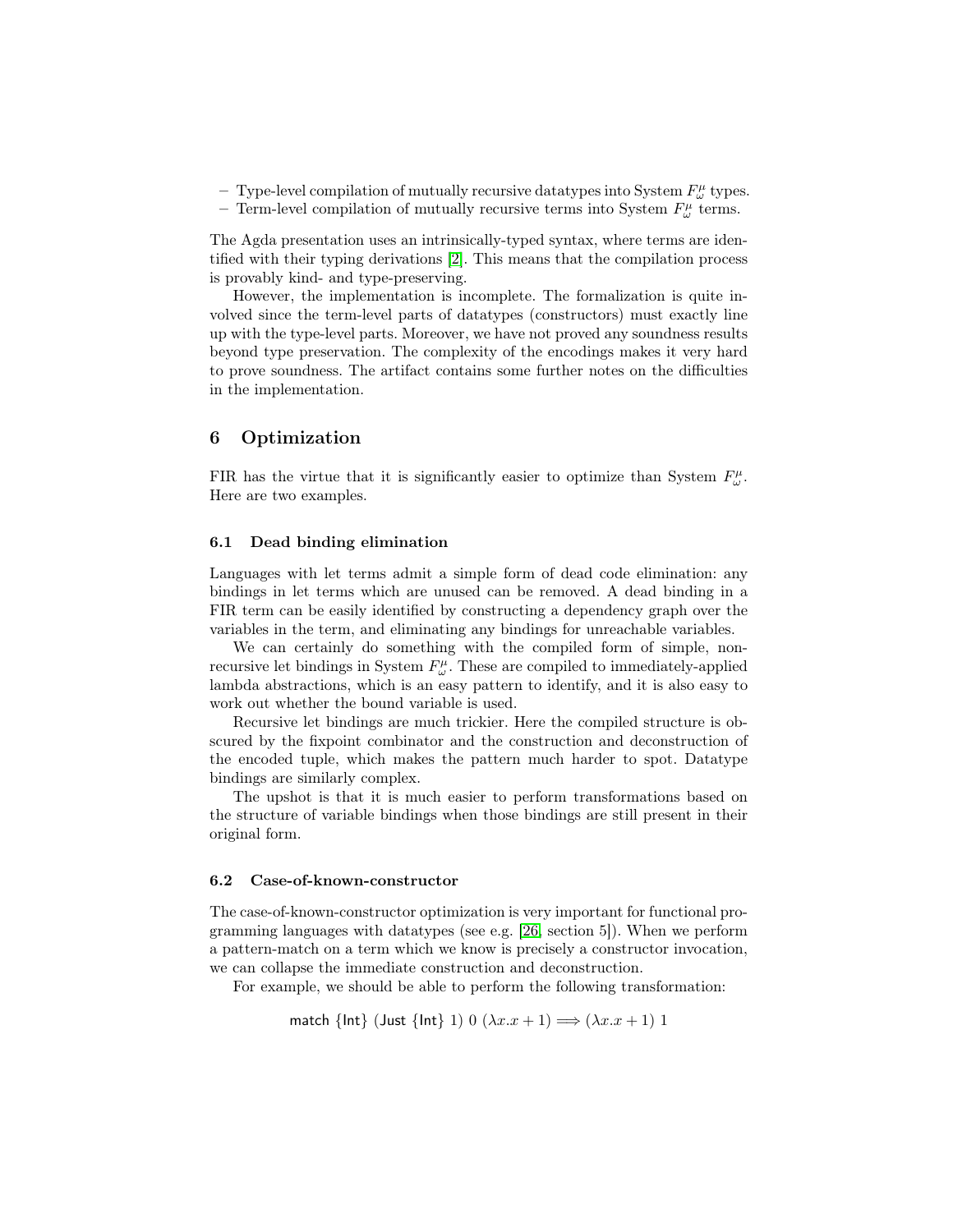This is easy to implement in FIR, since we still have the knowledge of which constructors and destructors belong to the same datatype. But once we have compiled to System  $F^{\mu}_{\omega}$  we lose this information. A destructor-constructor pair is just an inner redex of the term, which happens to reduce nicely. But reducing arbitrary redexes is risky (since we have no guarantee that it will not grow the program), and we do not know of a general approach which would identify these redexes as worth reducing.

## 7 Why not support these features natively?

The techniques in this paper cause a significant amount of runtime overhead. The combinator-based approach to defining recursive functions requires many more reductions than a direct implementation which could implement recursive calls by jumping directly to the code pointer for the recursive function.

Similarly, representing datatype values as functions is much less efficient than representing them as tagged data.

However, there are tradeoffs here for the language designer. If the language is intended to be a competitive general-purpose programming language like Haskell, then these performance losses may be unacceptable. On the other hand, if we care less about performance and more about correctness, then the benefits of having a minimal, well-studied core may dominate.

Moreover, even if a language has a final target language which provides these features natively, a naive but higher-assurance backend can provide a useful alternative code generator to test against.

Of course, the proof is in the pudding, and we have practical experience using these techniques in the Plutus platform [\[16\]](#page-29-4). Experience shows that the overhead proves not to be prohibitive: the compiler is able to compile and run substantial real-world Haskell programs, and is available for public use at [\[17\]](#page-29-5).

### 8 Related work

#### 8.1 Encoding recursive datatypes

Different approaches to encoding datatypes are compared in [\[19\]](#page-29-9). The authors provide a schematic formal description of Scott encoding, but ours is more thorough and includes complete handling of recursive types.

Indexed fixpoints are used in [\[32\]](#page-30-0) to encode regular and mutually recursive datatypes as fixpoints of pattern functors. We use the same fixpoint operator — they call it "hfix", while we call it "ifix". They also use the trick of encoding products with a tag, but they use the natural numbers as an index, and they do not handle parameterized types. Later work in [\[21\]](#page-29-7) does handle parameterized types, but our technique of putting the parameters into the tag type appears to be novel. Neither paper handles non-regular datatypes.

There are other implementations of System  $F_{\omega}$  with recursive types. Brown and Palsberg [\[6\]](#page-28-12) use isorecursive types, and includes an indexed fixpoint operator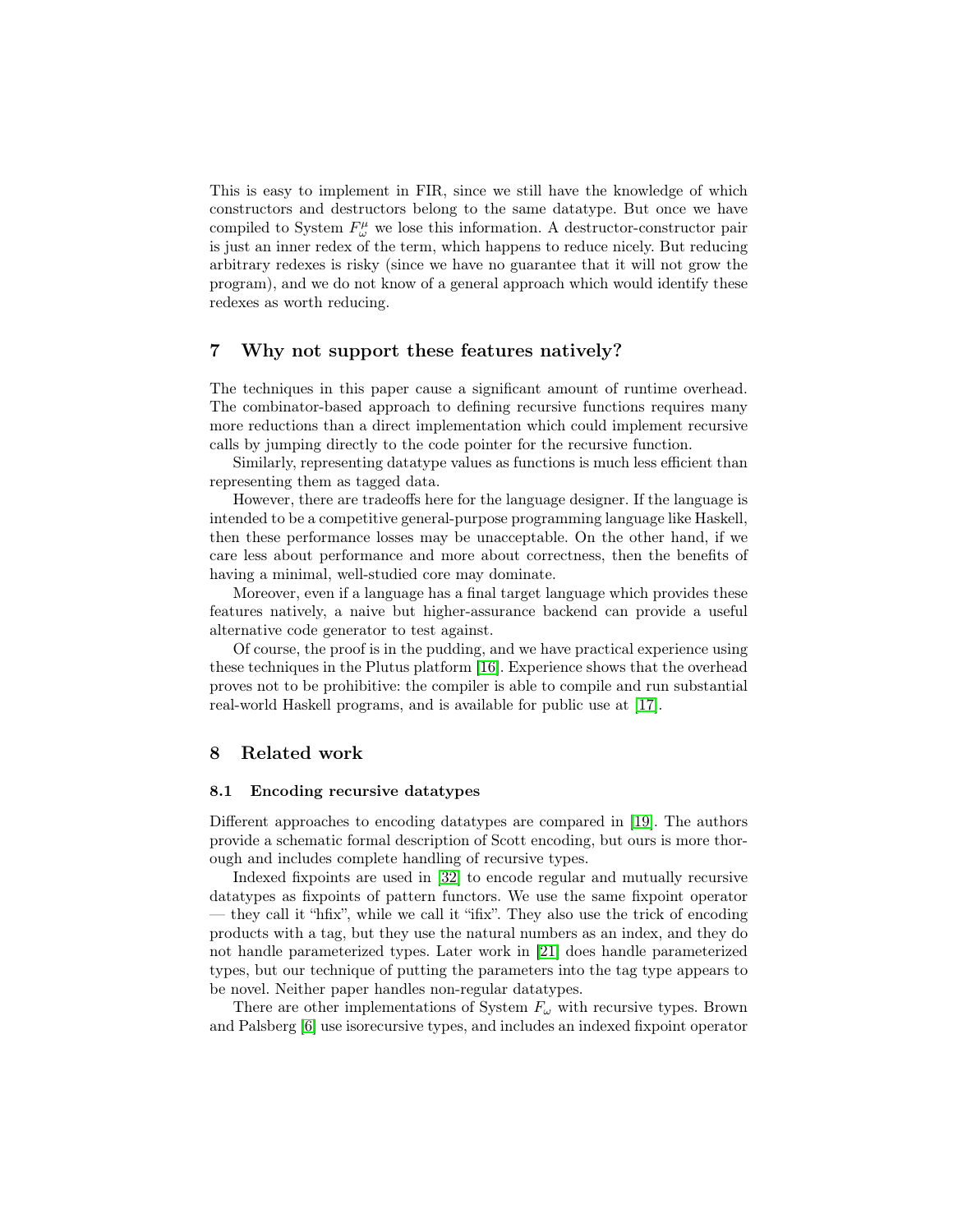as well as a typecase operator. However, the index for the fixpoint must be of kind ∗, whereas ours may be of any kind. Cai et al. [\[7\]](#page-28-4) differ from this paper both in using equirecursive types and in that their fixpoint operator only works at kind ∗. Moreover, algebraic datatypes are supported directly, rather than via encoding.

#### 8.2 Encoding recursive terms

There is very little existing material on compiling multiple mutually recursive functions, especially in a strict language. Some literature targets lower-level or specialized languages ([\[15](#page-28-13)[,31,](#page-29-13)[23\]](#page-29-14)), whereas ours is a much more standard calculus. There are some examples which use fixpoint combinators (such as [\[18\]](#page-29-15), extending [\[13\]](#page-28-14) for typed languages) which use different fixpoint combinators.

#### 8.3 Intermediate representations

GHC Haskell is well-known for using a fairly small lambda-calculus-based IR ("Core") for almost all of its intermediary work [\[26\]](#page-29-0). FIR is very inspired by GHC Core, but supports far fewer features and is aimed at eliminating constructs like datatypes and recursion, whereas they are native features of GHC Core.

A more dependently-typed IR is described in [\[25\]](#page-29-1). We have not yet found the need to generalize our base calculus to a dependently-typed one like Henk, but all the techniques in this paper should still apply in such a setting. Extensions to Henk that handle let-binding and datatypes are discussed, but it appears that these are intended as additional native features rather than being compiled away into a base calculus.

### 9 Conclusion

We have presented FIR, a reusable, typed IR which provides several typical functional programming language features. We have shown how to compile it into System  $F^{\mu}_{\omega}$  via a series of local compilation passes, and given a reference implementation for the compiler.

There is more work to do on the theory and formalisation of FIR. We have not given a direct semantics, in terms of reduction rules or otherwise. We would also like to prove our compilation correct, in that it commutes with reduction. A presentation of a complete compiler written in Agda with accompanying proofs would be desirable.

We could also remove some of the restrictions present in this paper: in particular the lack of mutually recursive type bindings, and the requirement that recursive let terms be homogeneous.

Acknowledgments. The authors would like to thank Mario Alvarez-Picallo and Manuel Chakravarty for their comments on the manuscript, as well as IOHK for funding the research.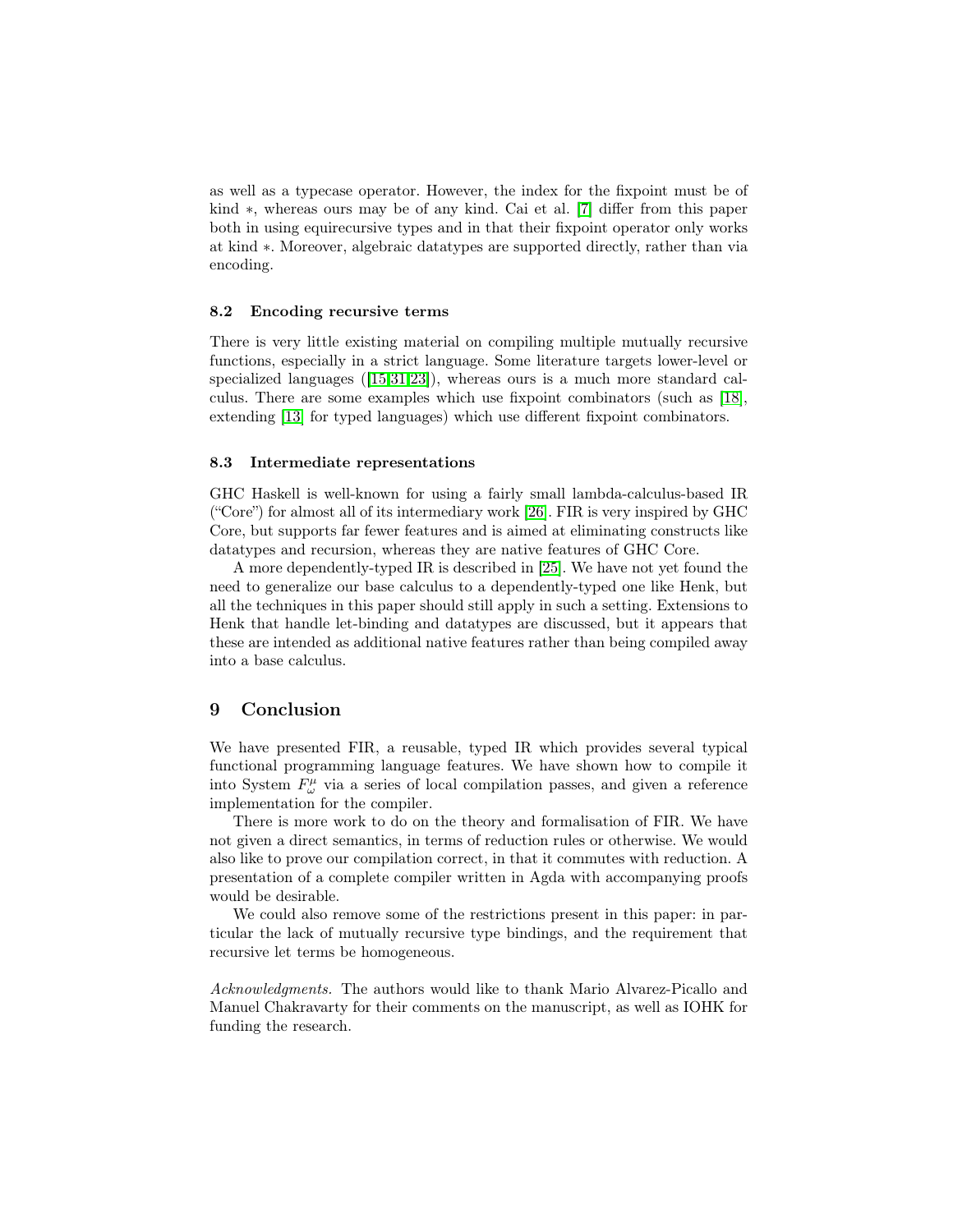### References

- <span id="page-28-2"></span>1. Abadi, M., Cardelli, L., Plotkin, G.: Types for the Scott numerals (1993)
- <span id="page-28-11"></span>2. Altenkirch, T., Reus, B.: Monadic presentations of lambda terms using generalized inductive types. In: Computer Science Logic, 13th International Workshop, CSL '99, 8th Annual Conference of the EACSL, Madrid, Spain, September 20-25, 1999, Proceedings. pp. 453–468 (1999). [https://doi.org/10.1007/3-540-48168-0\\_32,](https://doi.org/10.1007/3-540-48168-0_32) [https://doi.org/10.1007/3-540-48168-0\\_32](https://doi.org/10.1007/3-540-48168-0_32)
- <span id="page-28-10"></span>3. Backhouse, R., Jansson, P., Jeuring, J., Meertens, L.: Generic programming — an introduction. In: LNCS. vol. 1608, pp. 28–115. Springer-Verlag (1999)
- <span id="page-28-0"></span>4. Brady, E.: Idris, a general-purpose dependently typed programming language: Design and implementation. Journal of Functional Programming 23(5), 552–593 (2013). [https://doi.org/10.1017/S095679681300018X,](https://doi.org/10.1017/S095679681300018X) [https://doi.org/10.1017/](https://doi.org/10.1017/S095679681300018X) [S095679681300018X](https://doi.org/10.1017/S095679681300018X)
- <span id="page-28-7"></span>5. Bredon, G.E.: Topology and Geometry, Graduate Texts in Mathematics, vol. 139. Springer–Verlag (1993)
- <span id="page-28-12"></span>6. Brown, M., Palsberg, J.: Typed self-evaluation via intensional type functions. In: Proceedings of the 44th ACM SIGPLAN Symposium on Principles of Programming Languages. pp. 415–428. POPL 2017, ACM, New York, NY, USA (2017). [https://doi.org/10.1145/3009837.3009853,](https://doi.org/10.1145/3009837.3009853) [http://doi.acm.org/10.1145/](http://doi.acm.org/10.1145/3009837.3009853) [3009837.3009853](http://doi.acm.org/10.1145/3009837.3009853)
- <span id="page-28-4"></span>7. Cai, Y., Giarrusso, P.G., Ostermann, K.: System F-omega with equirecursive types for datatype-generic programming. In: Proceedings of the 43rd Annual ACM SIGPLAN-SIGACT Symposium on Principles of Programming Languages. pp. 30–43. POPL '16, ACM, New York, NY, USA (2016). [https://doi.org/10.1145/2837614.2837660,](https://doi.org/10.1145/2837614.2837660) [http://doi.acm.org/10.1145/](http://doi.acm.org/10.1145/2837614.2837660) [2837614.2837660](http://doi.acm.org/10.1145/2837614.2837660)
- <span id="page-28-1"></span>8. Chapman, J., Kireev, R., Nester, C., Wadler, P.: System F in Agda, for fun and profit. In: Mathematics of Program Construction. LNCS (2019). [https://doi.org/10.1007/978-3-030-33636-3\\_10](https://doi.org/10.1007/978-3-030-33636-3_10)
- <span id="page-28-9"></span>9. Danvy, O., Hatcliff, J.: Thunks (continued). In: Actes WSA'92 Workshop on Static Analysis (Bordeaux, France), September 1992, Laboratoire Bordelais de Recherche en Informatique (LaBRI), Proceedings. pp. 3–11 (1992)
- <span id="page-28-5"></span>10. Dreyer, D.: Understanding and Evolving the ML Module System. Ph.D. thesis, Carnegie Mellon University, Pittsburgh, PA, USA (2005), aAI3166274
- <span id="page-28-3"></span>11. Dreyer, D.: A type system for recursive modules. In: Proceedings of the 12th ACM SIGPLAN International Conference on Functional Programming. pp. 289–302. ICFP '07, ACM, New York, NY, USA (2007). [https://doi.org/10.1145/1291151.1291196,](https://doi.org/10.1145/1291151.1291196) [http://doi.acm.org/10.1145/](http://doi.acm.org/10.1145/1291151.1291196) [1291151.1291196](http://doi.acm.org/10.1145/1291151.1291196)
- <span id="page-28-6"></span>12. Fulton, W.: Algebraic Topology: A First Course, Graduate Texts in Mathematics, vol. 153. Springer–Verlag (1995)
- <span id="page-28-14"></span>13. Goldberg, M.: A variadic extension of curry's fixed-point combinator. Higher Order Symbol. Comput. 18(3-4), 371–388 (Dec 2005). [https://doi.org/10.1007/s10990-](https://doi.org/10.1007/s10990-005-4881-8) [005-4881-8,](https://doi.org/10.1007/s10990-005-4881-8) <http://dx.doi.org/10.1007/s10990-005-4881-8>
- <span id="page-28-8"></span>14. Harper, R.: Practical Foundations for Programming Languages. Cambridge University Press, New York, NY, USA (2012)
- <span id="page-28-13"></span>15. Hirschowitz, T., Leroy, X., Wells, J.B.: Compilation of extended recursion in call-by-value functional languages. In: Proceedings of the 5th ACM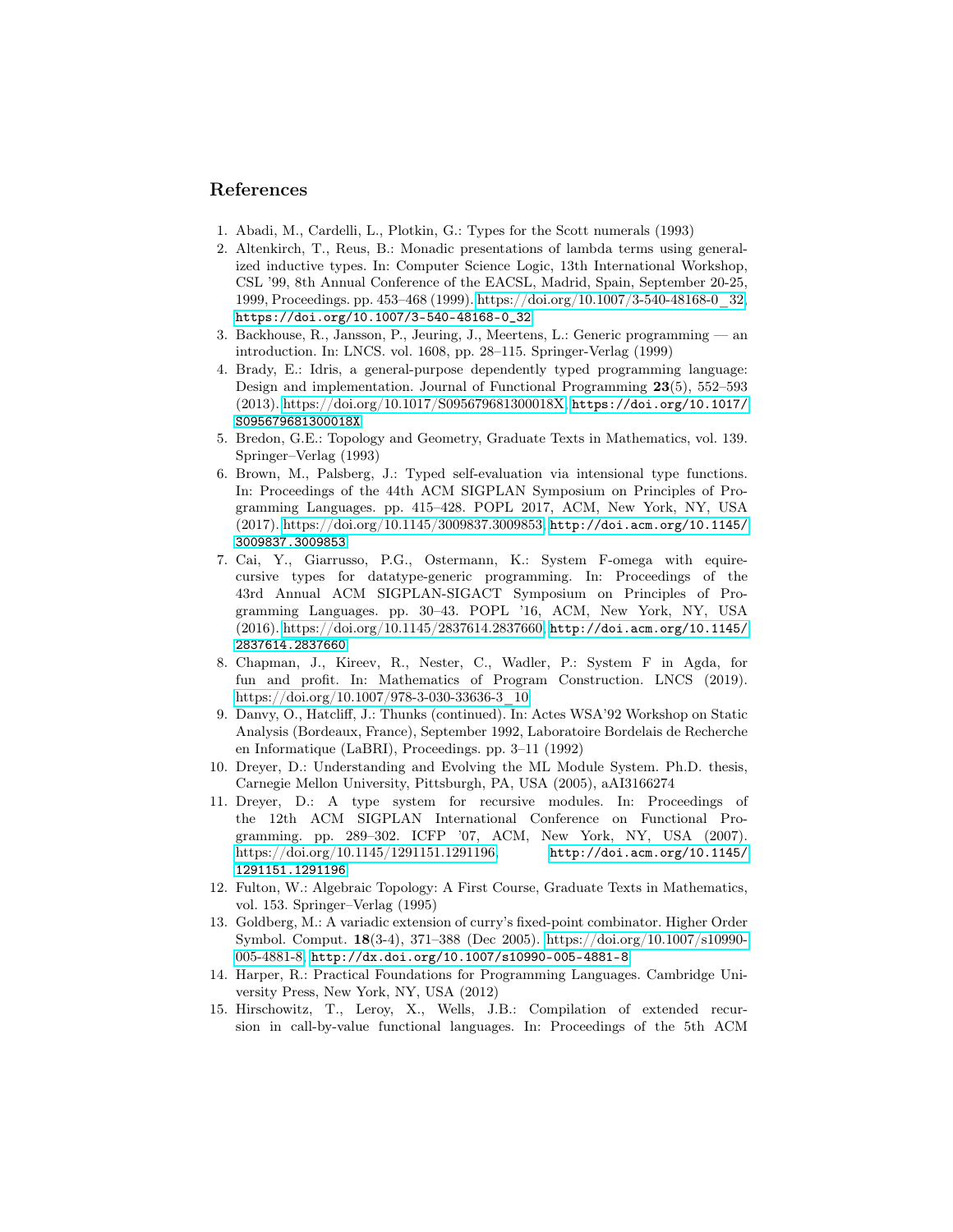SIGPLAN International Conference on Principles and Practice of Declaritive Programming. pp. 160–171. PPDP '03, ACM, New York, NY, USA (2003). [https://doi.org/10.1145/888251.888267,](https://doi.org/10.1145/888251.888267) [http://doi.acm.org/10.1145/](http://doi.acm.org/10.1145/888251.888267) [888251.888267](http://doi.acm.org/10.1145/888251.888267)

- <span id="page-29-4"></span>16. IOHK: Plutus. <https://github.com/input-output-hk/plutus> (May 2019), accessed: 2019-05-01
- <span id="page-29-5"></span>17. IOHK: Plutus playground. <https://prod.playground.plutus.iohkdev.io/> (May 2019), accessed: 2019-05-01
- <span id="page-29-15"></span>18. Kiselyov, O.: Many faces of the fixed-point combinator. [http://okmij.org/ftp/](http://okmij.org/ftp/Computation/fixed-point-combinators.html) [Computation/fixed-point-combinators.html](http://okmij.org/ftp/Computation/fixed-point-combinators.html) (Aug 2013), accessed: 2019-02-21
- <span id="page-29-9"></span>19. Koopman, P., Plasmeijer, R., Jansen, J.M.: Church encoding of data types considered harmful for implementations: Functional pearl. In: Proceedings of the 26th 2014 International Symposium on Implementation and Application of Functional Languages. pp. 4:1–4:12. IFL '14, ACM, New York, NY, USA (2014). [https://doi.org/10.1145/2746325.2746330,](https://doi.org/10.1145/2746325.2746330) [http://doi.acm.org/10.1145/](http://doi.acm.org/10.1145/2746325.2746330) [2746325.2746330](http://doi.acm.org/10.1145/2746325.2746330)
- <span id="page-29-2"></span>20. Leroy, X.: The ZINC experiment: an economical implementation of the ML language. Ph.D. thesis, INRIA (1990)
- <span id="page-29-7"></span>21. Löh, A., Magalhães, J.P.: Generic programming with indexed functors. In: Proceedings of the Seventh ACM SIGPLAN Workshop on Generic Programming. pp. 1–12. WGP '11, ACM, New York, NY, USA (2011). [https://doi.org/10.1145/2036918.2036920,](https://doi.org/10.1145/2036918.2036920) [http://doi.acm.org/10.1145/](http://doi.acm.org/10.1145/2036918.2036920) [2036918.2036920](http://doi.acm.org/10.1145/2036918.2036920)
- <span id="page-29-12"></span>22. Mitchell, J.C., Plotkin, G.D.: Abstract types have existential types. In: Proceedings of the 12th ACM SIGACT-SIGPLAN Symposium on Principles of Programming Languages. pp. 37–51. POPL '85, ACM, New York, NY, USA (1985). [https://doi.org/10.1145/318593.318606,](https://doi.org/10.1145/318593.318606) [http://doi.acm.org/10.1145/](http://doi.acm.org/10.1145/318593.318606) [318593.318606](http://doi.acm.org/10.1145/318593.318606)
- <span id="page-29-14"></span>23. Nordlander, J., Carlsson, M., Gill, A.J.: Unrestricted pure call-by-value recursion. In: Proceedings of the 2008 ACM SIGPLAN Workshop on ML. pp. 23–34. ML '08, ACM, New York, NY, USA (2008). [https://doi.org/10.1145/1411304.1411309,](https://doi.org/10.1145/1411304.1411309) <http://doi.acm.org/10.1145/1411304.1411309>
- <span id="page-29-6"></span>24. Norell, U.: Towards a practical programming language based on dependent type theory. Ph.D. thesis, Chalmers University of Technology (2007)
- <span id="page-29-1"></span>25. Peyton Jones, S., Meijer, E.: Henk: A typed intermediate language. In: In Proc. First Int'l Workshop on Types in Compilation (1997)
- <span id="page-29-0"></span>26. Peyton Jones, S.L., Santos, A.L.M.: A transformation-based optimiser for haskell. Sci. Comput. Program. 32(1-3), 3–47 (Sep 1998). [https://doi.org/10.1016/S0167-](https://doi.org/10.1016/S0167-6423(97)00029-4) [6423\(97\)00029-4,](https://doi.org/10.1016/S0167-6423(97)00029-4) [http://dx.doi.org/10.1016/S0167-6423\(97\)00029-4](http://dx.doi.org/10.1016/S0167-6423(97)00029-4)
- <span id="page-29-3"></span>27. Pierce, B.C.: Types and Programming Languages. MIT press (2002)
- <span id="page-29-11"></span>28. Steele, G.L., Sussman, G.J.: Lambda: The ultimate imperative. Tech. rep., Cambridge, MA, USA (1976)
- <span id="page-29-8"></span>29. Steele Jr, G.L.: It's time for a new old language. In: PPOPP. p. 1 (2017)
- <span id="page-29-10"></span>30. Stirling, C.: Proof systems for retracts in simply typed lambda calculus. In: Proceedings of the 40th International Conference on Automata, Languages, and Programming - Volume Part II. pp. 398–409. ICALP'13, Springer-Verlag, Berlin, Heidelberg (2013). [https://doi.org/10.1007/978-3-642-39212-2\\_36,](https://doi.org/10.1007/978-3-642-39212-2{_}36) [http://dx.doi.](http://dx.doi.org/10.1007/978-3-642-39212-2{_}36) [org/10.1007/978-3-642-39212-2{\\_}36](http://dx.doi.org/10.1007/978-3-642-39212-2{_}36)
- <span id="page-29-13"></span>31. Syme, D.: Initializing mutually referential abstract objects: The value recursion challenge. Electron. Notes Theor. Comput. Sci. 148(2), 3–25 (Mar